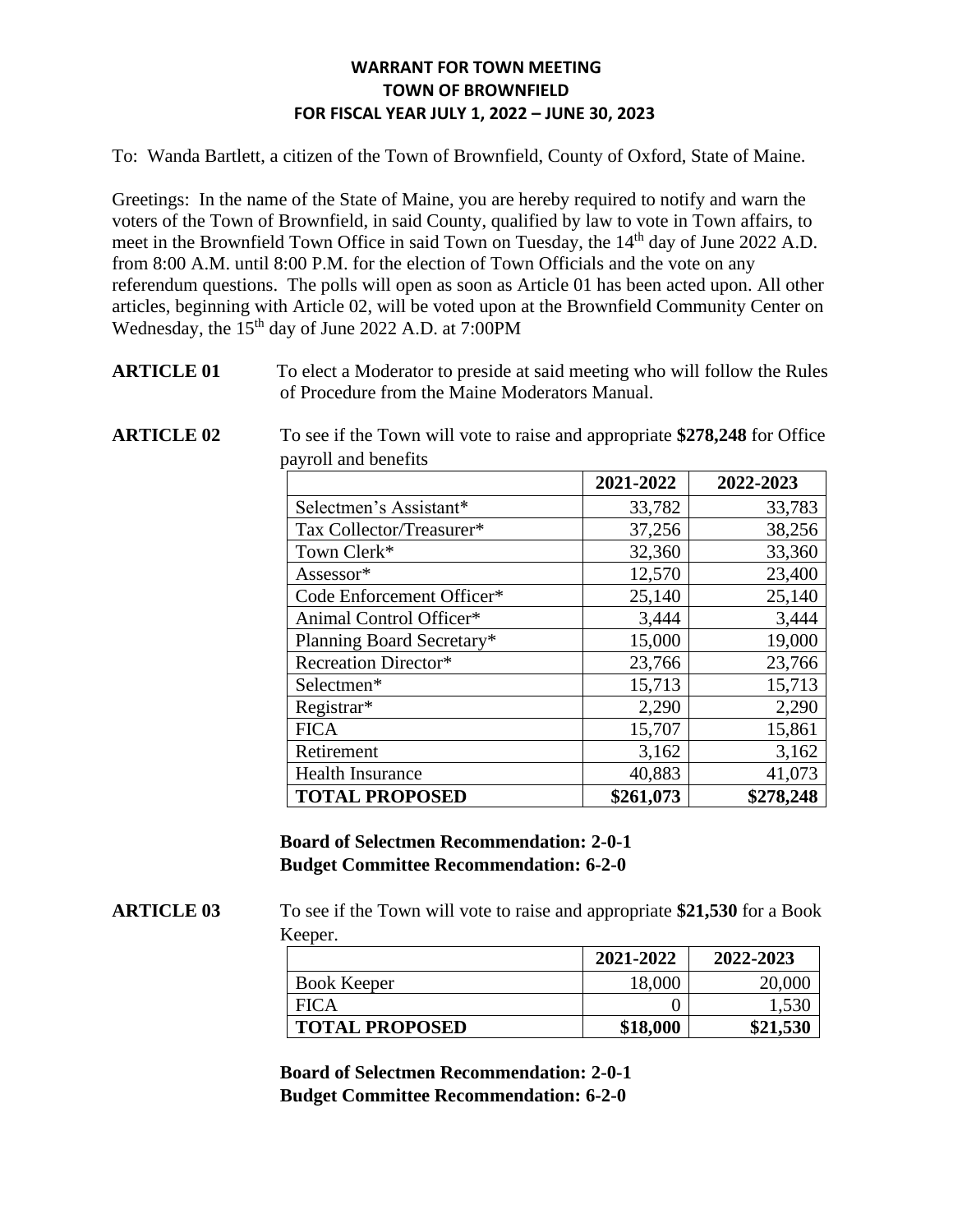# **ARTICLE 04** To see if the Town will vote to raise and appropriate **\$83,206** for Fire Department payroll and benefits.

|                          | 2021/2022 | 2022/2023 |
|--------------------------|-----------|-----------|
| Fire Chief*              | 46,610    | 46,610    |
| Fire Department Members* | 16,670    | 16,670    |
| <b>FICA</b>              | 4,841     | 4,841     |
| Retirement               | 1,394     | 1,394     |
| <b>Health Insurance</b>  | 13,628    | 13,691    |
| <b>TOTAL PROPOSED</b>    | \$81,985  | 83,206    |

**Board of Selectmen Recommendation: 3-0-0 Budget Committee Recommendation: 7-0-1**

# **ARTICLE 05** To see if the Town will vote to raise and appropriate **\$ 54,824** for Transfer Station payroll and benefits

|                       | 2021/2022 | 2022/2023 |
|-----------------------|-----------|-----------|
| TS Employee #1        | 15,164    | 22,464    |
| TS Employee #2        | 15,762    | 22,464    |
| <b>FICA</b>           | 2,366     | 3,896     |
| TS Extra Man Power    |           | 6,000     |
| <b>TOTAL PROPOSED</b> | \$33,292  | 54,824    |

# **Board of Selectmen Recommendation: 3-0-0 Budget Committee Recommendation: 6-1-0**

**ARTICLE 06** To see if the Town will vote to raise and appropriate **\$12,092** for a parttime, seasonal employee for the Transfer Station.

|                       | 2021/2022 | 2022/2023 |
|-----------------------|-----------|-----------|
| TS Seasonal Employee  |           |           |
| <b>FICA</b>           |           |           |
| <b>TOTAL PROPOSED</b> | \$0       | \$12,092  |

**ARTICLE 07** To see if the Town will vote to raise and appropriate **\$230,244** for Public Works payroll and benefits

|                     | 2021/2022 | 2022/2023 |
|---------------------|-----------|-----------|
| <b>PW Director</b>  | 49,373    | 52,000    |
| PW Employee #1      | 37,345    | 48,880    |
| PW Employee #2      | 37,345    | 45,760    |
| OT for PW Employees | 9,169     | 15,000    |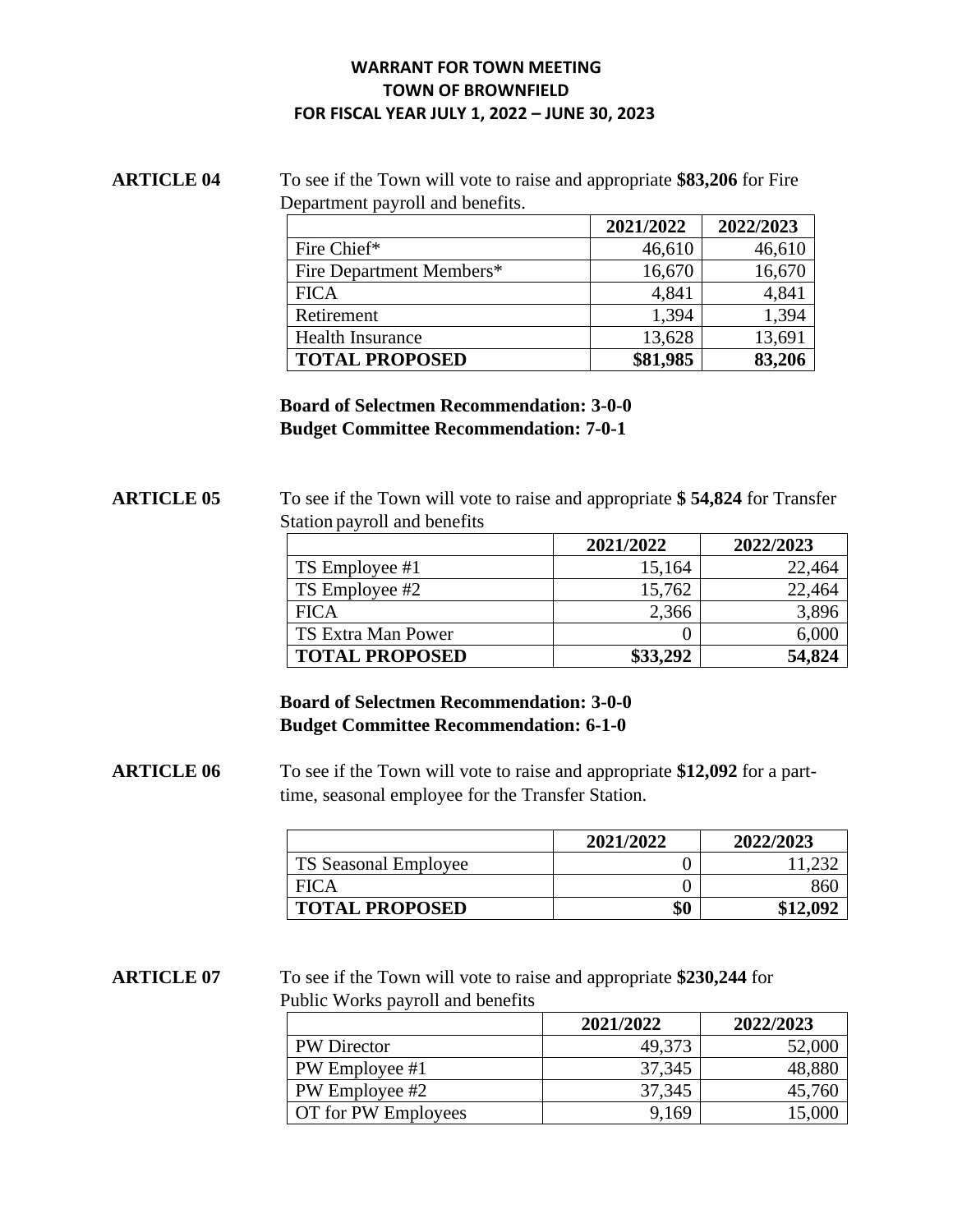| <b>PW Extra Manpower</b> | 4,334     | 10,000  |
|--------------------------|-----------|---------|
| <b>FICA</b>              | 10,524    | 13,131  |
| Retirement               | 3,997     | 4.400   |
| <b>Health Insurance</b>  | 25,889    | 41.073  |
| <b>TOTAL PROPOSED</b>    | \$177,976 | 230,244 |

# **Board of Selectmen Recommendation: 3-0-0 Budget Committee Recommendation: 7-0-0**

**ARTICLE 08** To see if the Town will vote to raise and appropriate a 5**%** cost of living adjustment for Town employees (\*). If approved this would be in addition to the payroll requested in Articles 02 and 04. This amount including FICA and retirement (if applicable) would be **\$14,793.**

#### **ARTICLE 09** To see if the Town will vote to raise and appropriate the sum of **\$149,320** for the fixed costs portion of **Administrative expenses.**

|                                     | 2021/2022 | 2022/2023 |
|-------------------------------------|-----------|-----------|
| Insurance                           | 48,250    | 52,000    |
| <b>Operational Expenses</b>         | 10,900    | 13,500    |
| Custodian                           | 3,120     | 3,120     |
| Plumbing Inspector                  | 100       | 100       |
| Fire Warden                         | 100       | 100       |
| <b>Health Officer</b>               | 700       | 700       |
| <b>Audit Expense</b>                | 8,000     | 8,600     |
| Dues                                | 3,700     | 8,700     |
| <b>Computer Licensing</b>           | 11,870    | 12,525    |
| <b>Computer Maintenance</b>         | 2,850     | 2,850     |
| <b>Security System</b>              | 300       | 300       |
| <b>Cemetery Lots/Maintenance</b>    | 6,400     | 10,945    |
| <b>Harvest Hills Animal Shelter</b> | 1,597     | 1,607     |
| <b>Fryeburg Rescue</b>              | 27,928    | 38,818    |
| <b>TOTAL PROPOSED</b>               | \$125,815 | \$149,320 |

# **Board of Selectmen Recommendation: 3-0-0 Budget Committee Recommendation: 8-0-0**

**ARTICLE 10** To see if the Town will raise and appropriate the sum of **\$79,300** for the non-fixed costs portion of **Administrative expenses.** 

|                        | 2021/2022 | 2022/2023 |
|------------------------|-----------|-----------|
| <b>Service Charges</b> | 3,500     |           |
| <b>Ballot Clerks</b>   | 2,500     | 2,500     |
| Mileage/Fuel           | 1,500     | 2.000     |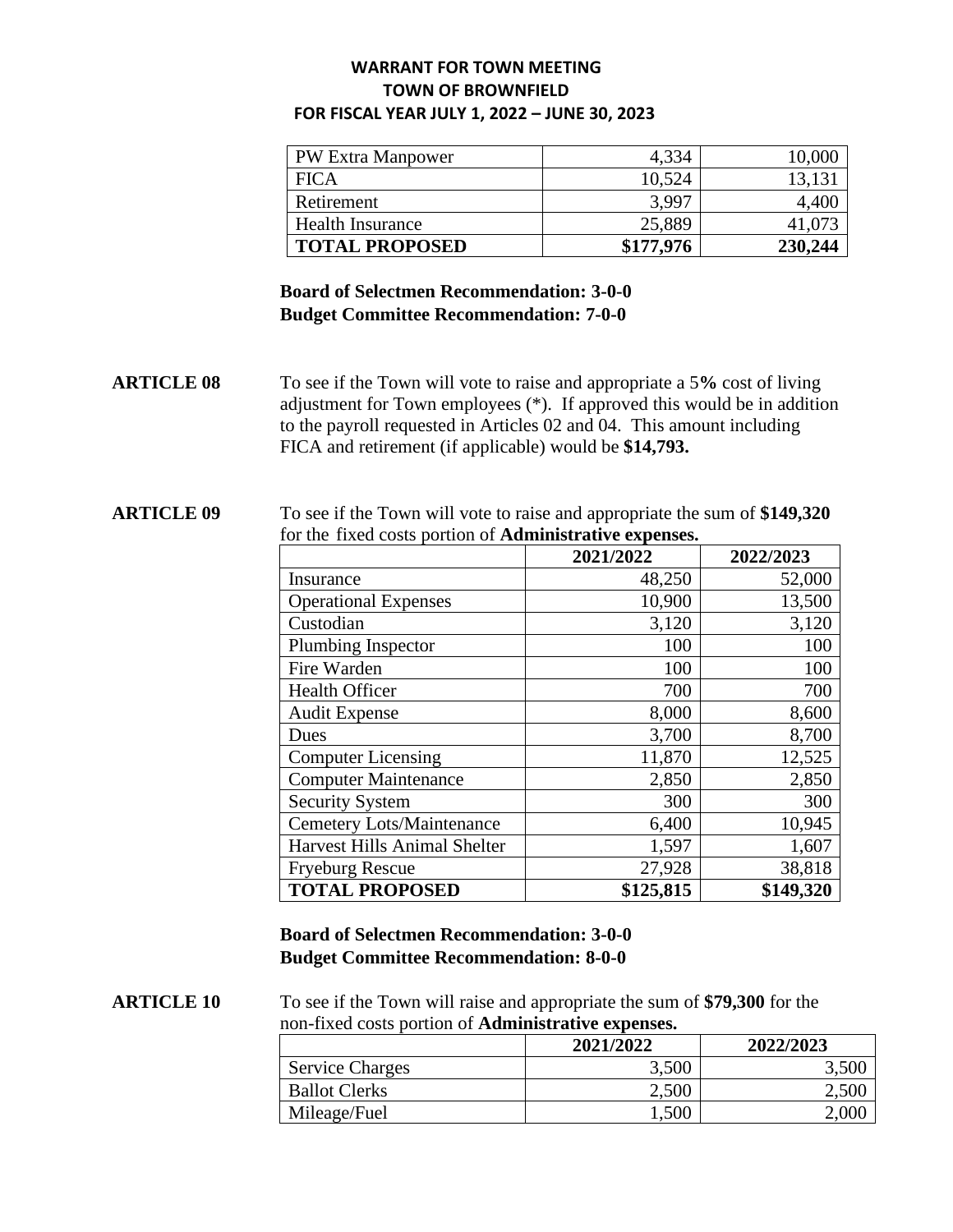| Contingency               | 3,000    | 3,000    |
|---------------------------|----------|----------|
| <b>Election Expense</b>   | 2,625    | 2,700    |
| Tax Map Update            | 1,500    | 1,500    |
| <b>Town Report</b>        | 1,000    | 1,000    |
| Seminars & Training       | 1,500    | 1,500    |
| Legal                     | 25,000   | 25,000   |
| <b>General Assistance</b> | 5,000    | 5,000    |
| Office Expense            | 16,800   | 15,000   |
| Computer replacement      | 1,000    | 2,000    |
| Memorial Flags & Markers  | 1,500    | 1,500    |
| Abatements                | 3,000    | 3,000    |
| <b>Street Lights</b>      | 8,500    | 9,600    |
| Veteran's Grave Repair    | 500      | 500      |
| <b>TOTAL PROPSED</b>      | \$78,425 | \$79,300 |

**Board of Selectmen Recommendation: 3-0-0 Budget Committee Recommendation: 8-0-0**

**ARTICLE 11** To see if the Town will vote to raise and appropriate the amount of **\$4,400** for the operational expenses of the **Animal Control Office.** 

|                       | 2021/2022 | 2022/2023 |
|-----------------------|-----------|-----------|
| Supplies              | 250       | 500,ا     |
| Cell Phone            | 701       | 900       |
| Training              | 1000      | 500       |
| Mileage               | 600       | 1,500     |
| <b>TOTAL PROPOSED</b> | \$2,551   | \$4,400   |

**Board of Selectmen Recommendation: 3-0-0 Budget Committee Recommendation: 8-0-0**

**ARTICLE** 12 To see if the Town will vote to raise and appropriate the amount of **\$17,550** for the **Planning Board expenses.**

|                           | 2021/2022 | 2022/2023 |
|---------------------------|-----------|-----------|
| Mileage/Fuel              | 300       | 300       |
| <b>Seminars</b>           | 750       | 750       |
| <b>Land Use Law Books</b> | 100       | 100       |
| Postage                   | 100       | 100       |
| Advertising               | 600       | 600       |
| Legal                     | 15,000    | 15,000    |
| Mapping                   | 500       | 500       |
| Software Updates          | 200       | 200       |
| Dues                      | 568       |           |
| <b>TOTAL PROPOSED</b>     | \$18,118  | \$17,550  |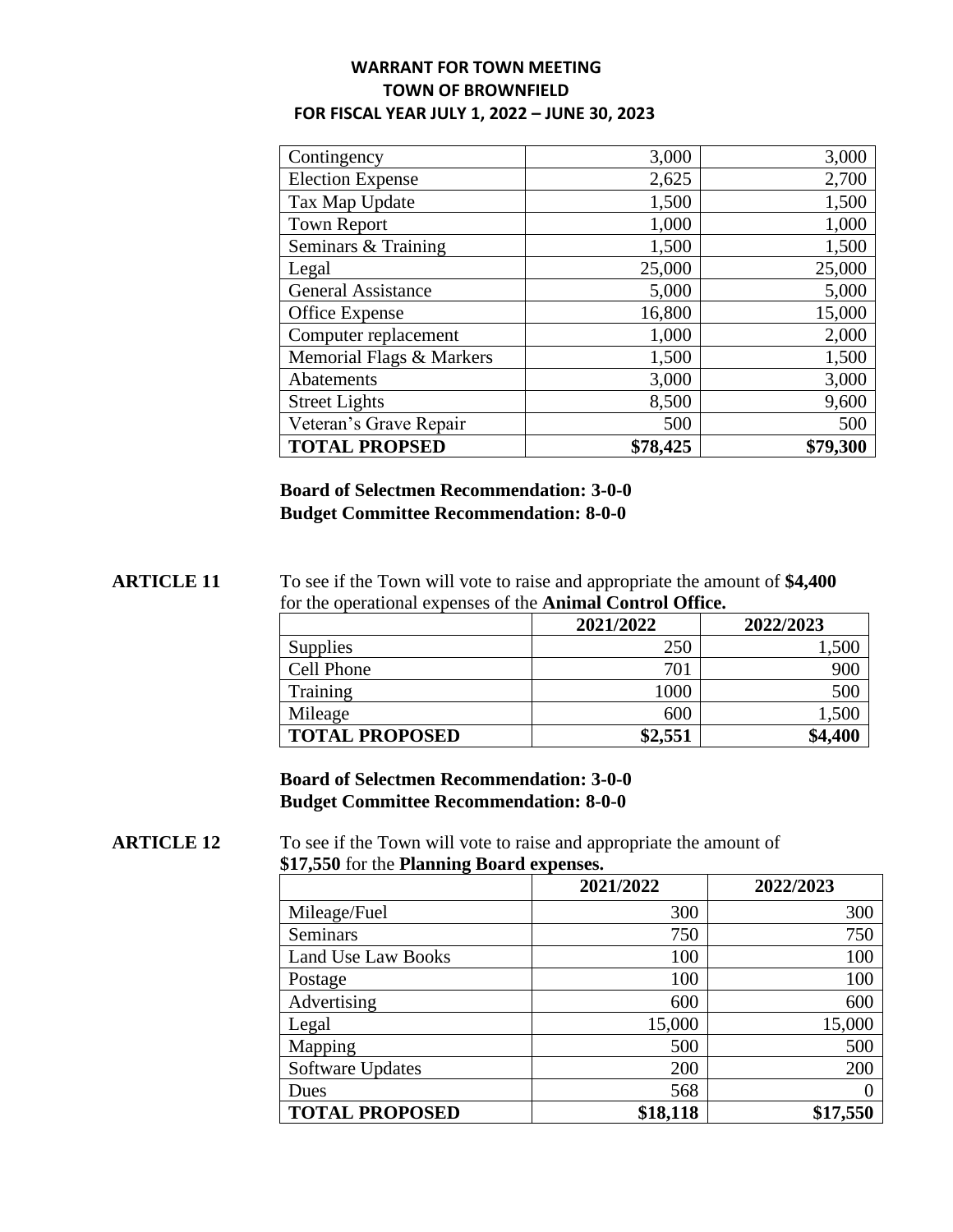# **Board of Selectmen Recommendation: 3-0-0 Budget Committee Recommendation: 7-1-0**

**ARTICLE 13** To see if the Town will vote to raise and appropriate the amount of **\$1,750** for the **Assessing Department expenses.** 

|                       | 2021/2022 | 2022/2023 |
|-----------------------|-----------|-----------|
| Legal                 | 750       | 750       |
| Training              | $1{.}000$ | 1.000     |
| <b>TOTAL PROPOSED</b> | \$1,750   | \$1,750   |

**Board of Selectmen Recommendation: 3-0-0 Budget Committee Recommendation: 8-0-0**

#### **ARTICLE 14** To see if the Town will vote to raise and appropriate the amount of **\$5,500** for the **Code Enforcement Officer Department expenses.**

|                      | 2021/2022 | 2022/2023 |
|----------------------|-----------|-----------|
| Legal                | 4,000     |           |
| Training             | 1,500     | 1,500     |
| <b>TOTAL PROPSED</b> | \$5,500   | \$5,500   |

**Board of Selectmen Recommendation: 3-0-0** 

**Budget Committee Recommendation: 8-0-0**

**ARTICLE 15** To see if the Town will vote to raise and appropriate the amount of **\$24,800** for the upkeep and maintenance at the **Brownfield Community Center.**

|                              | 2021/2022 | 2022/2023 |
|------------------------------|-----------|-----------|
| Electric                     | 2,400     | 4,800     |
| Telephone                    | 1,800     | 1,800     |
| Heating                      | 6,000     | 7,200     |
| Security                     | 300       | 300       |
| Custodian                    | 3,500     | 3,500     |
| <b>Building Maintenance/</b> | 6,000     | 6,000     |
| Cleaning                     |           |           |
| Supplies                     | 1,000     | 1,200     |
| <b>TOTAL PROPOSED</b>        | \$21,000  | \$24,800  |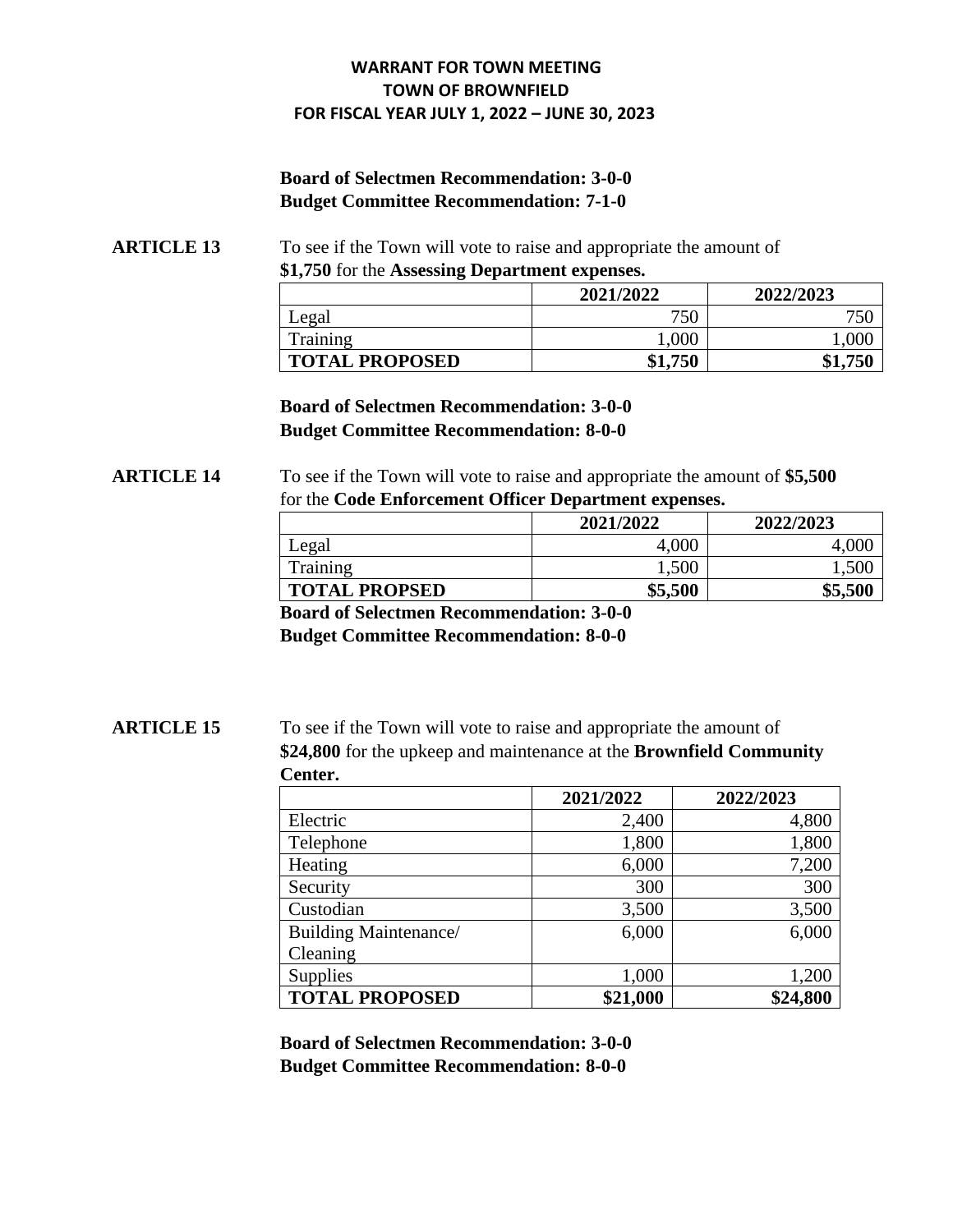#### **ARTICLE 16** To see if the Town will vote to raise and appropriate the amount \$16,135 for **Recreation Department expenses.**

|                             | 2021/2022        | 2022/2023 |
|-----------------------------|------------------|-----------|
| Advertising                 | 200              | 200       |
| Training & Seminars         | 800              | 800       |
| Milage                      | $\left( \right)$ | 360       |
| Phone/DSL                   | 1,500            | 1,500     |
| <b>Community Activities</b> | 1,200            | 1,200     |
| Sports Equipment /          | 1,000            | 3,500     |
| Activities/Uniforms         |                  |           |
| Background check/Med        | 500              | 500       |
| Supplies                    |                  |           |
| Dues                        | 375              | 375       |
| Ground Maintenance / Repair | 1,000            | 6,000     |
| / Field Spray               |                  |           |
| Miscellaneous               | 500              | 1,200     |
| <b>Skate Park</b>           | 0                | 500       |
| <b>TOTAL PROPOSED</b>       | \$7,075          | \$16,135  |

# **Board of Selectmen Recommendation: 3-0-0 Budget Committee Recommendation: 8-0-0**

- **ARTICLE 17** To see if the Town will vote to place all funds collected from the Fitness Center into a rollover account to be used to maintain/upgrade the Fitness Center.
- **ARTICLE 18** To see if the Town will vote to raise and appropriate the amount of **\$7,900** for **Water Recreation.**

|                                   | 2021/2022 | 2022/2023 |
|-----------------------------------|-----------|-----------|
| Beach / Water Equipment           | 300       | 300       |
| Docks                             | 200       | 3,500     |
| <b>Swimming Instructor Salary</b> | 1,800     | 2,400     |
| Swim Aide Stipend                 | 500       | 1,200     |
| <b>Water Testing</b>              | 400       | 500       |
| <b>TOTAL PROPOSED</b>             | \$3,200   | \$7,900   |

**Board of Selectmen Recommendation: 3-0-0 Budget Committee Recommendation: 8-0-0**

**ARTICLE 19** To see if the Town will vote to raise and appropriate the amount of **\$294,850** for the overall operation of the **Public Works Department.**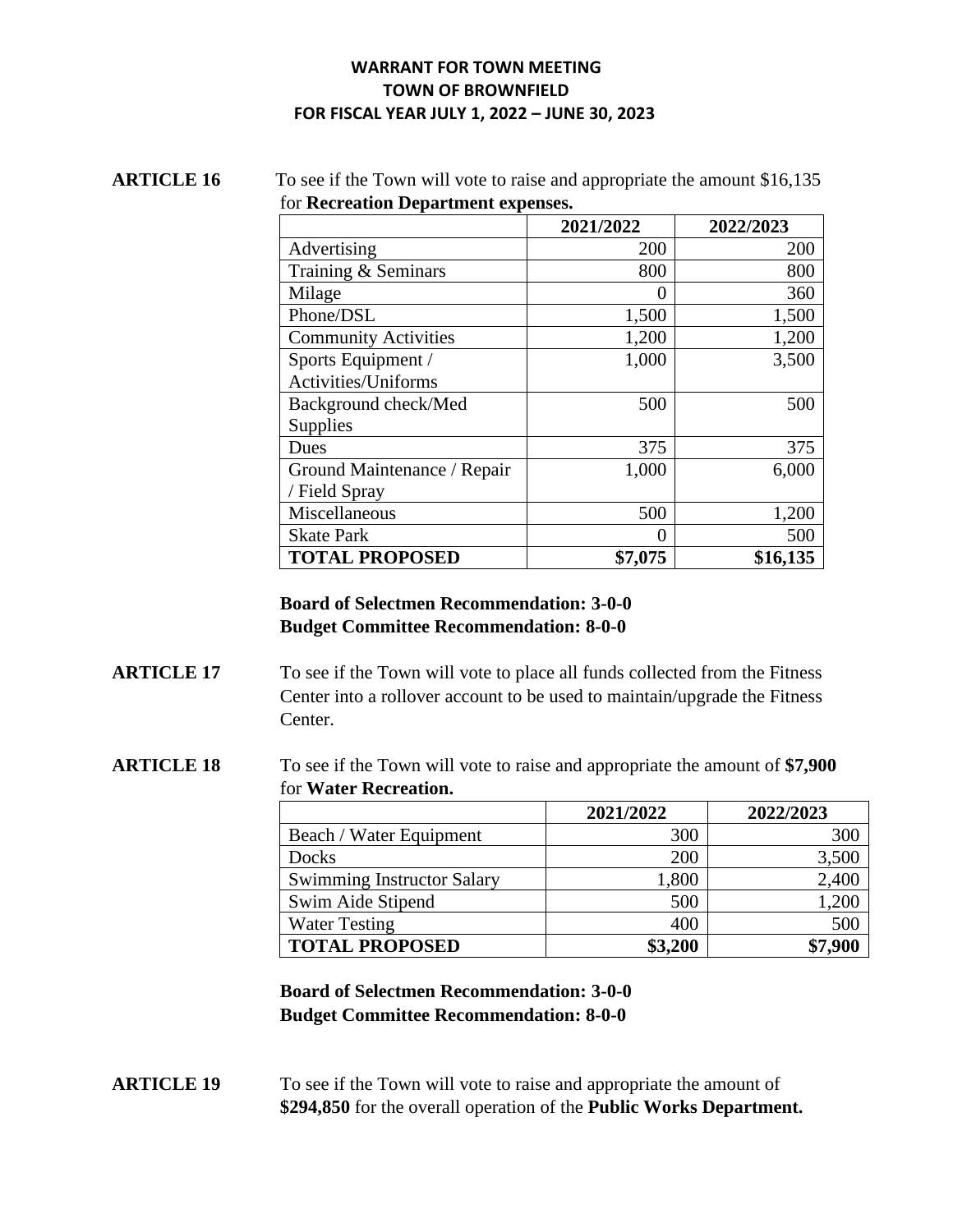|                                 | 2021/2022 | 2022/2023 |
|---------------------------------|-----------|-----------|
| Telephone/DSL                   | 1,900     | 2,000     |
| Electricity                     | 2,100     | 2,500     |
| <b>Heating Oil</b>              | 2,800     | 5,500     |
| Vehicle Fuel - Diesel           | 25,000    | 30,000    |
| Vehicle Fuel - Gasoline         | 6,000     | 6,500     |
| Maintenance – Garage            | 3,500     | 5,000     |
| Maintenance - Office            | 7,000     | 7,000     |
| Maintenance - Fire Protection   | 700       | 1,000     |
| Maintenance - Vehicles          | 50,000    | 55,000    |
| Maintenance - Radios            | 500       | 600       |
| <b>Tool Replacement</b>         | 5,000     | 5,500     |
| Screened Salt & Sand            | 65,000    | 80,000    |
| Gravel                          | 12,000    | 15,000    |
| Culverts                        | 8,500     | 8,500     |
| <b>Cold Patch</b>               | 1,000     | 1,000     |
| Office supply                   | 500       | 500       |
| <b>Bridge Repair</b>            | 500       | 10,000    |
| Brush Control / Equip. Rental   | 15,000    | 20,000    |
| <b>Signs</b>                    | 1,000     | 1,000     |
| Calcium                         | 5,000     | 6,000     |
| Parks & Memorials - Mowing      | 5,445     | 6,000     |
| Parks & Memorials - Porta Pots  | 1,800     | 2,000     |
| Parks & Memorials - Electricity | 200       | 250       |
| Security                        | 500       | 500       |
| <b>Erosion Control</b>          | 250       | 500       |
| <b>Safety Equipment</b>         | 1,000     | 1,500     |
| Drug & Alcohol Testing          | 500       | 500       |
| Training                        | 1,000     | 1,000     |
| Uniforms                        | 3,000     | 5,000     |
| Miscellaneous                   | 1,500     | 1,500     |
| Road Sealing                    | 7,000     | 8,500     |
| Guardrails                      | 5,000     | 5,000     |
| <b>TOTAL PROPOSED</b>           | \$240,195 | 294,850   |

# **Board of Selectmen Recommendation: 3-0-0 Budget Committee Recommendation: 8-0-0**

# **ARTICLE 20** To see if the town will vote to raise and appropriate the amount of **\$25,000**  for road improvements.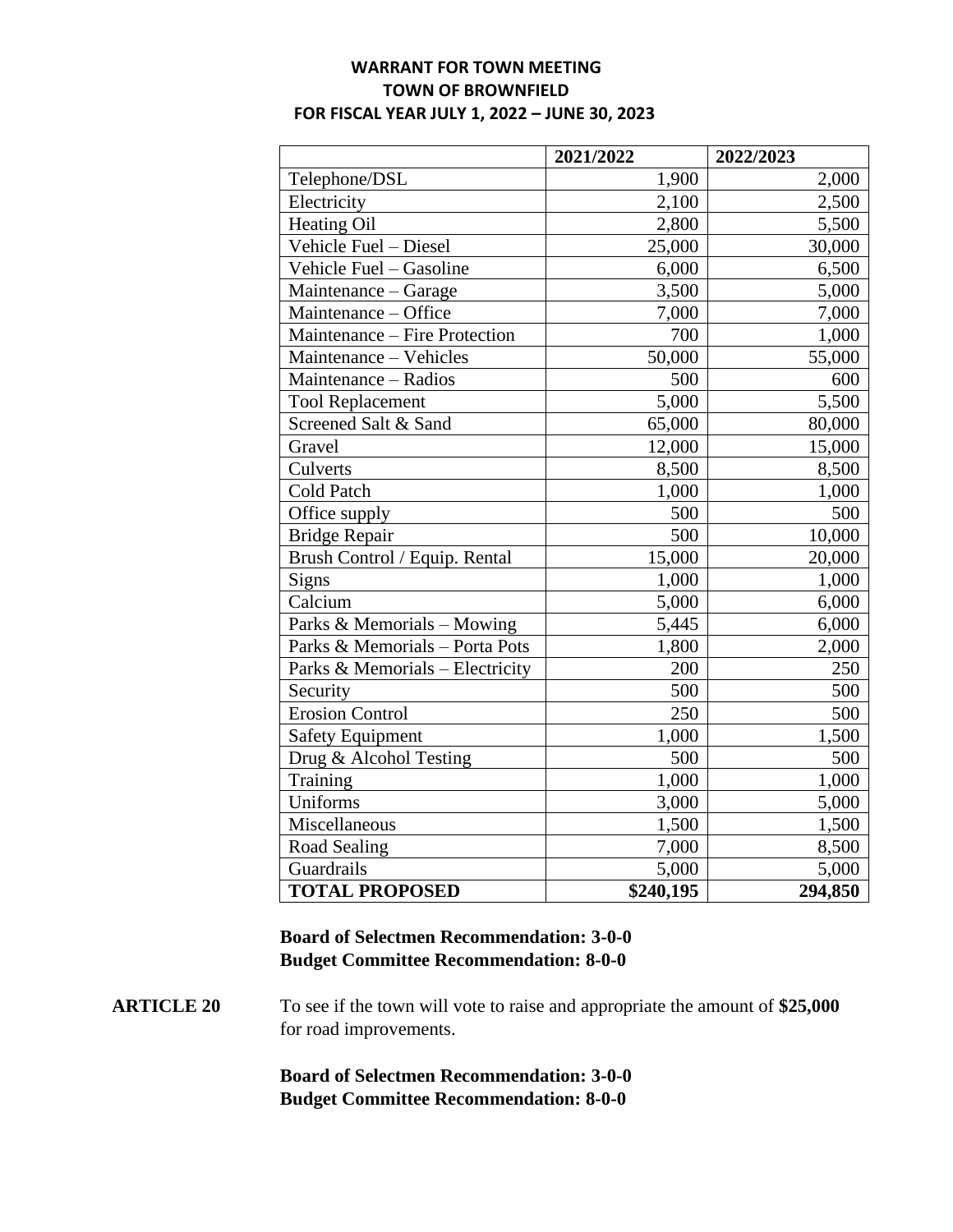- **ARTICLE 21** To see if the Town will vote to authorize any unexpended funds from the 2021-2022 Public Works Budget to be rolled over into the Public Works Capital Improvement Account.
- **ARTICLE** 22 To see if the Town will vote to authorize any unexpended funds from the Selectmen's overlay account be divided into the Capital Improvement accounts.
- **ARTICLE 23** To see if the Town will vote to raise and appropriate the amount of **\$182,060** for the overall operation of the Transfer Station with any unexpended funds to be rolled over into the Transfer Station Reserve Account.

|                            | 2021/2022 | 2022/2023 |
|----------------------------|-----------|-----------|
| <b>Container Rental</b>    | 2,400     | 3,500     |
| <b>Tipping Fees</b>        | 69,000    | 79,000    |
| Demo/Bulky Waste/Tire      | 2,400     | 2,500     |
| Disposal                   |           |           |
| Trucking                   | 46,000    | 75,000    |
| Hazardous Waste            | 1,200     | 1,500     |
| Electricity                | 700       | 1,000     |
| Telephone                  | 400       | 550       |
| Health & Safety            | 500       | 500       |
| Uniforms                   | 2,000     | 3,000     |
| Heat (Propane)             | 1,000     | 1,500     |
| Licensing                  | 600       | 750       |
| Misc. / Mileage / Seminars | 500       | 600       |
| Security                   | 300       | 360       |
| Maintenance/Repair         | 5,500     | 7,500     |
| Recycling                  | 4,200     | 4,500     |
| Supplies                   | 200       | 300       |
| <b>TOTAL PROPOSED</b>      | \$136,900 | \$182,060 |

**Board of Selectmen Recommendation: 3-0-0 Budget Committee Recommendation: 8-0-0**

**ARTICLE 24** To see if the Town will vote to raise and appropriate the amount of **\$34,050** for the overall operation of the **Fire Department.** 

|                                  | 2021/2022 | 2022/2023 |
|----------------------------------|-----------|-----------|
| Volunteer Firefighters Insurance | 500       | 500       |
| Electricity                      | 1,500     | 1,500     |
| Heat (oil)                       | 5,000     | 8.000     |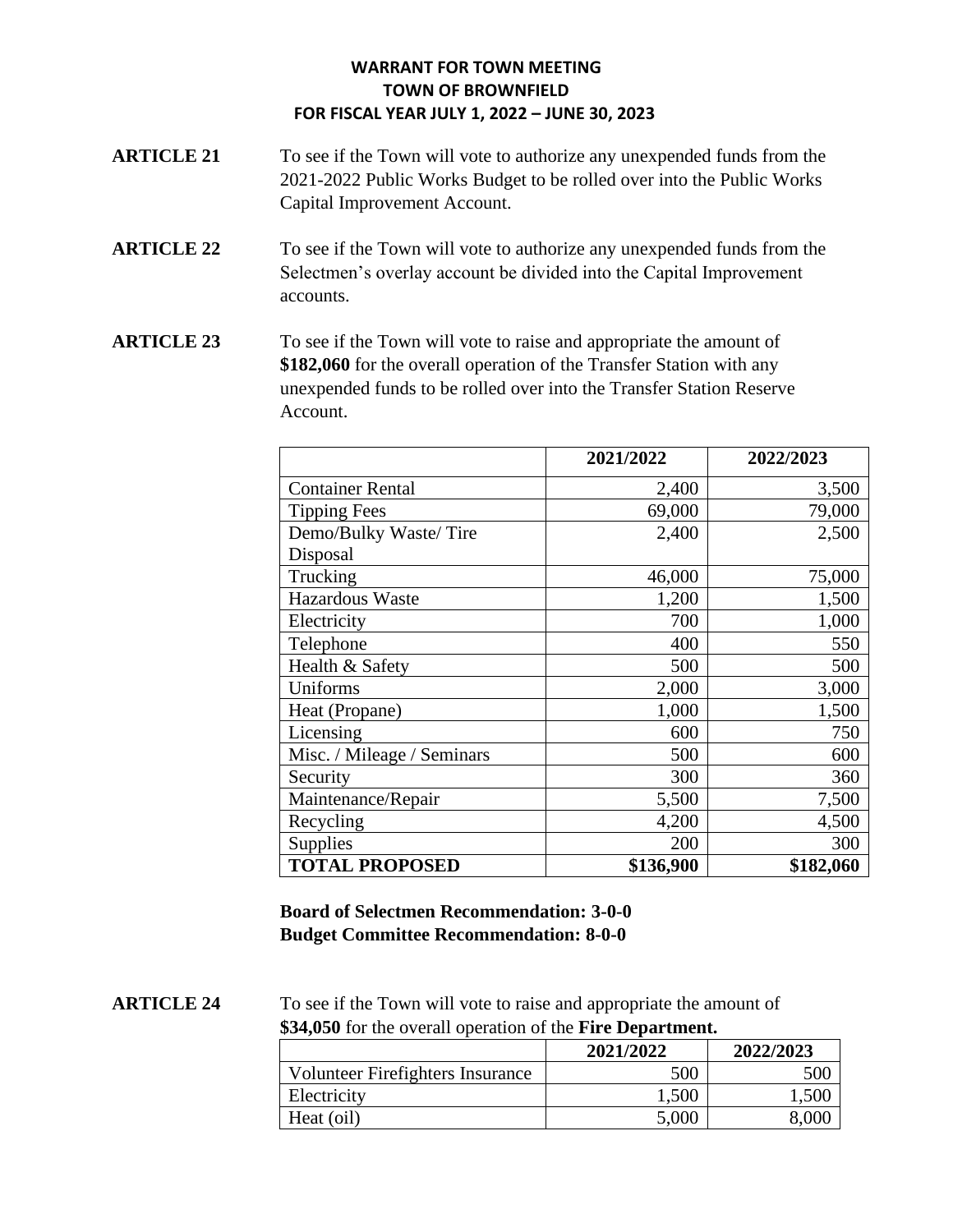| Training                      | 1,500    | 1,500    |
|-------------------------------|----------|----------|
| Dues                          | 600      | 600      |
| Telephone/DSL                 | 1,800    | 2,000    |
| Maintenance – Building        | 1,500    | 1,500    |
| Maintenance - Vehicle         | 4,000    | 5,000    |
| Equipment                     | 10,000   | 10,000   |
| Computer/Software             | 1,000    | 2,500    |
| <b>Emergency Preparedness</b> | 100      | 100      |
| Hydrants                      | 250      | 250      |
| Fire Hose                     | 500      | 500      |
| Hepatitis Vaccine             | 100      | 100      |
| <b>TOTAL PROPOSED</b>         | \$32,350 | \$34,050 |

# **Board of Selectmen Recommendation: 3-0-0 Budget Committee Recommendation: 8-0-0**

- **ARTICLE 25** To see if the Town will vote to raise and appropriate the amount of **\$10,000** for the Fire Department Safety Gear with any unexpended funds to be rolled over.
- **ARTICLE 26** To see if the Town will vote to raise and appropriate the amount of **\$65,000** to purchase 1.5 acre parcel Map U11 Lot 21 Book 666 Page 219, behind the existing fire station for a future Public Safety Building.
- **ARTICLE 27** To see if the Town will vote to raise and appropriate the amount of **\$125,000** to hire an assessing firm to conduct a market-based adjustment.
- **ARTICLE 28** To see if the Town will vote to raise and appropriate the amount of **\$1,000** for the in-town organization, **The Brownfield Historical Society.**

# **Board of Selectmen Recommendation: 3-0-0 Budget Committee Recommendation: 8-0-0**

**ARTICLE 29** To see if the Town will vote to raise and appropriate the amount of **\$16,000** for the in-town organization, **The Brownfield Public Library.**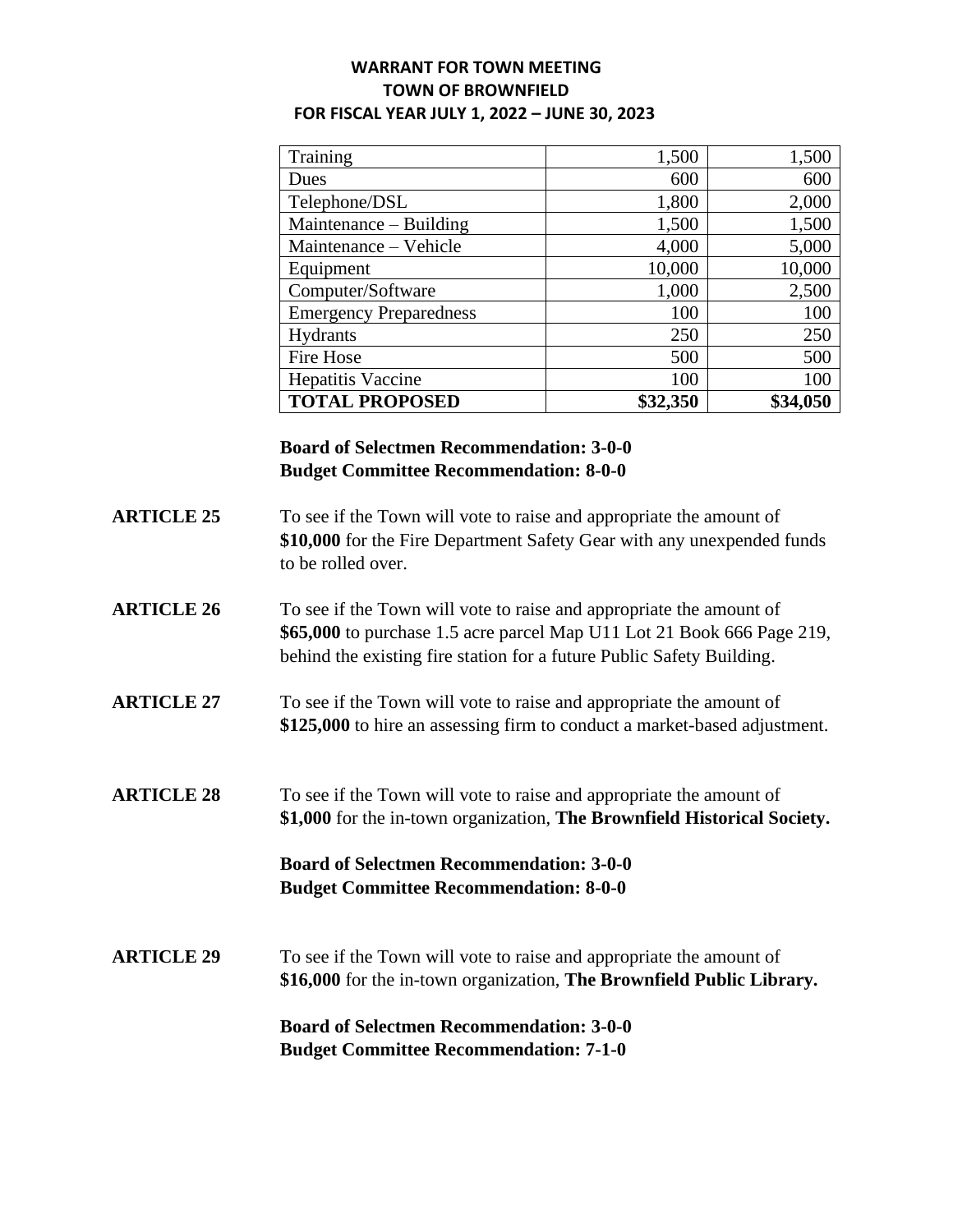**ARTICLE 30** To see if the Town will vote to raise and appropriate the amount of **\$6,700**  for the in-town organization, **Southern Oxford Country Nutrition, Inc (Food Pantry).** 

> **Board of Selectmen Recommendation: 3-0-0 Budget Committee Recommendation: 8-0-0**

**ARTICLE** 31 To see if the Town will vote to raise and appropriate the amount of **\$825** for the out-of-town organization, **American Red Cross.** 

> **Board of Selectmen Recommendation: 3-0-0 Budget Committee Recommendation: 7-1-0**

**ARTICLE** 32 To see if the Town will vote to raise and appropriate the amount of **\$2,000** for the out-of-town organization, **Community Concepts.**

> **Board of Selectmen Recommendation: 3-0-0 Budget Committee Recommendation: 8-0-0**

**ARTICLE 33** To see if the Town will vote to raise and appropriate the amount of **\$500** for the out-of-town organization**, MaineHealth – Care At Home.**

> **Board of Selectmen Recommendation: 3-0-0 Budget Committee Recommendation: 8-0-0**

**ARTICLE** 34 To see if the Town will vote to raise and appropriate the amount of **\$500** for the out-of-town organization, **Safe Voices.** 

> **Board of Selectmen Recommendation: 3-0-0 Budget Committee Recommendation: 8-0-0**

**ARTICLE** 35 To see if the Town will vote to raise and appropriate the amount of **\$500** for the out-of-town organization, **Seniors Plus.**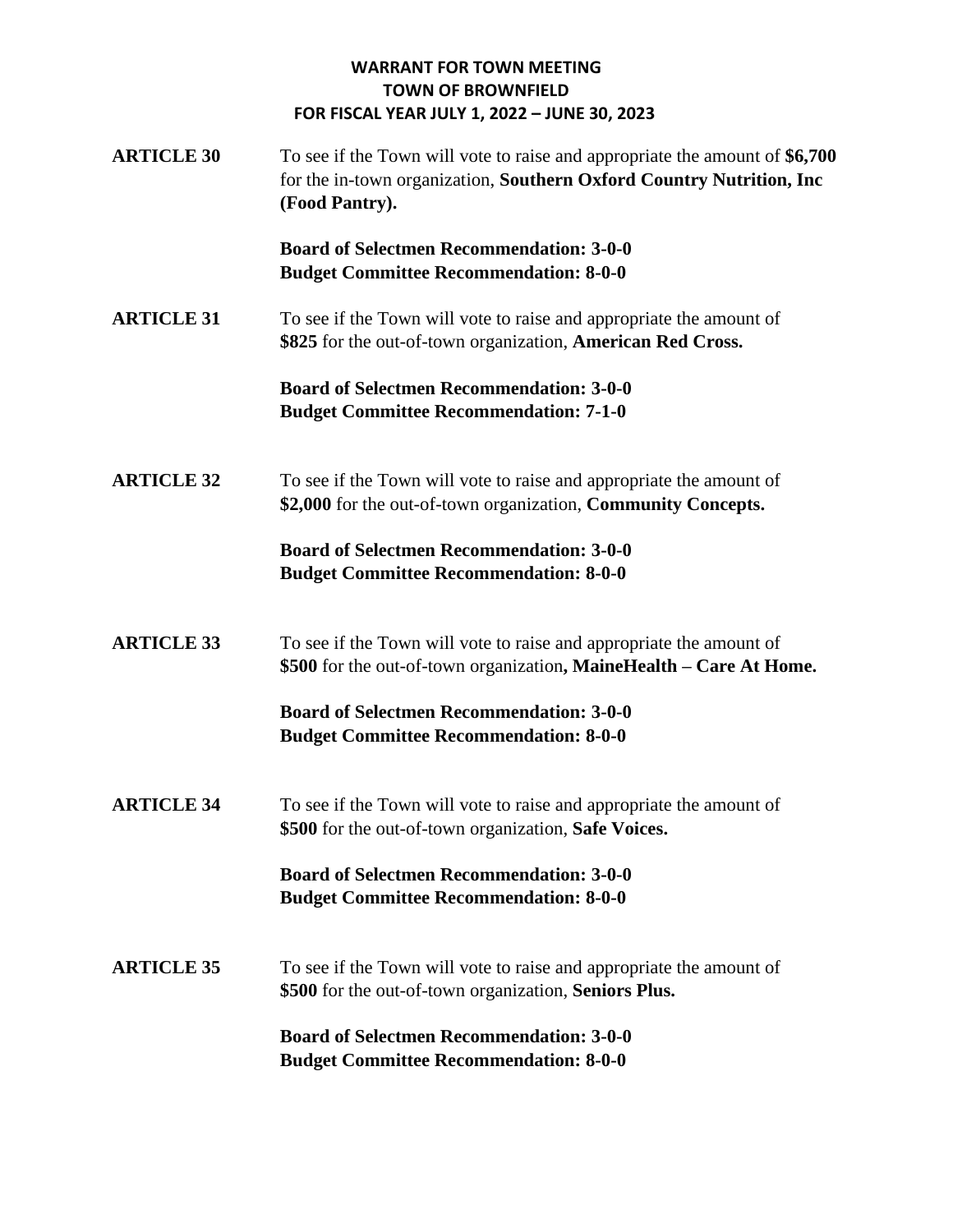**ARTICLE 36** To see if the Town will vote to raise and appropriate the amount of **\$500** for the out-of-town organization, **Sexual Assault Prevention/Response Services.** 

> **Board of Selectmen Recommendation: 3-0-0 Budget Committee Recommendation: 8-0-0**

**ARTICLE** 37 To see if the Town will vote to raise and appropriate the amount of **\$800** for the out-of-town organization, **The Life Flight Foundation.** 

> **Board of Selectmen Recommendation: 3-0-0 Budget Committee Recommendation: 8-0-0**

**ARTICLE 38** To see if the Town will vote to raise and appropriate the amount of **\$1,500**  for the out-of-town organization, **Tri County Mental Health Services** 

> **Board of Selectmen Recommendation: 3-0-0 Budget Committee Recommendation: 8-0-0**

**ARTICLE 39** To see if the Town will vote to raise and appropriate the amount of **\$500** for the out-of-town organization, **Visiting Nurse Home Care & Hospice.** 

> **Board of Selectmen Recommendation: 3-0-0 Budget Committee Recommendation: 8-0-0**

**ARTICLE 40** To see if the Town will vote to raise and appropriate the amount of **\$1,587**  for the out-of-town organization, **White Mountain Community Health Center.**

> **Board of Selectmen Recommendation: 3-0-0 Budget Committee Recommendation: 8-0-0**

**ARTICLE 41** To see if the Town will vote to raise and appropriate the amount of **\$250**  for the out-of-town organization, **Androscroggin Home Healthcare and Hospice.**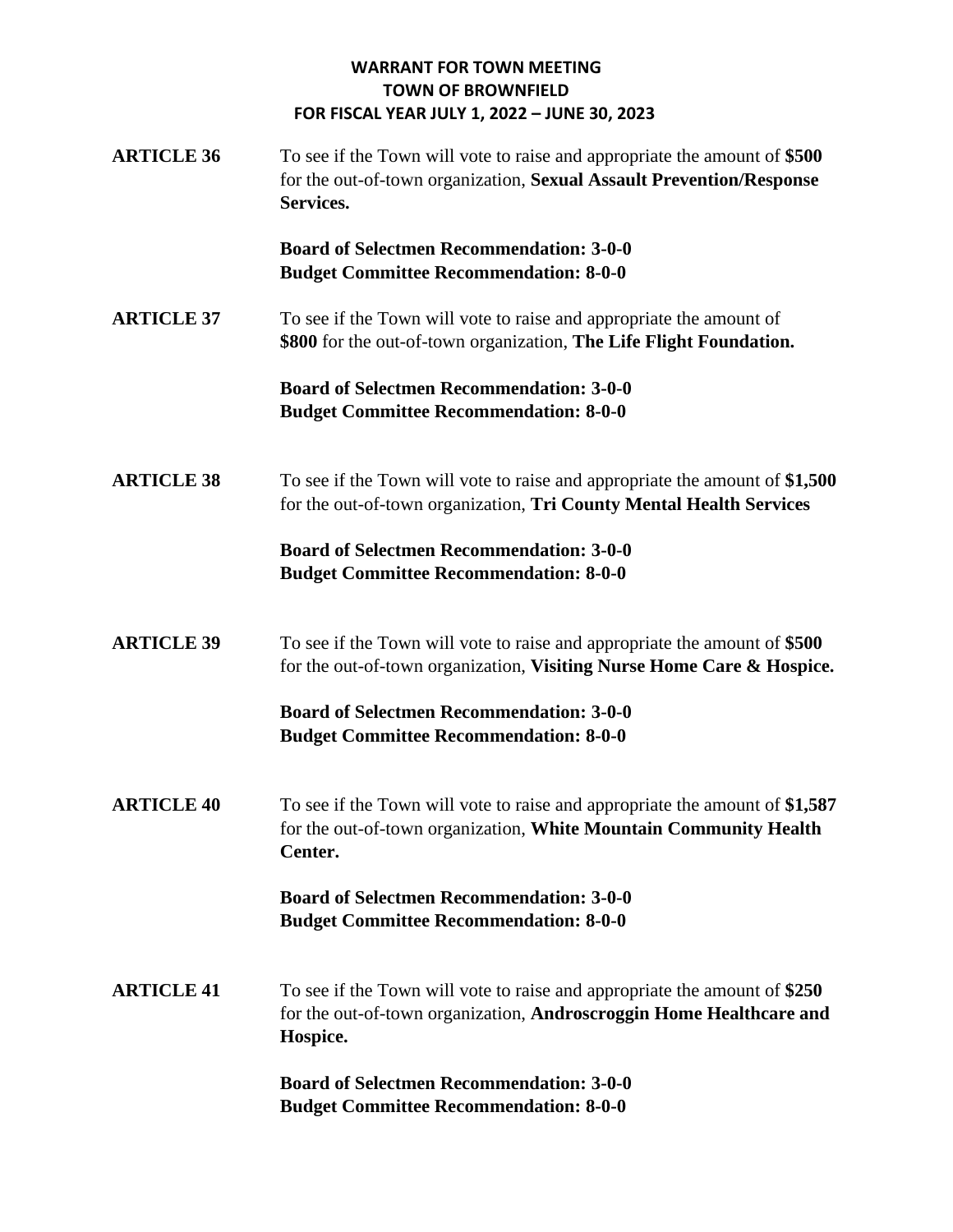**ARTICLE 42** To see if the Town will vote to raise and appropriate the amount of **\$200**  for the out-of-town organization, **Cancer Resource Center of Western Maine.** 

> **Board of Selectmen Recommendation: 3-0-0 Budget Committee Recommendation: 7-1-0**

**ARTICLE 43** To see if the Town will vote to raise and appropriate the amount of **\$750**  for the out-of-town organization, **United Way – Oxford County.** 

> **Board of Selectmen Recommendation: 3-0-0 Budget Committee Recommendation: 8-0-0**

**ARTICLE 44** To see if the Town will vote to raise and appropriate the amount of **\$2,500**  for the out-of-town organization, **White Mountain Adult Day Care.** 

# **Board of Selectmen Recommendation: 3-0-0 Budget Committee Recommendation: 8-0-0**

**ARTICLE 45** To see if the Town will vote to raise and appropriate the amount of **\$1,000** for the out-of-town organization, **Western Maine Veteran's Home. (\$500 to South Paris and \$500 to Scarborough)** 

- **ARTICLE 46** To see if the Town will vote to raise and appropriate the amount of **\$16,000** to match a grant to install a generator at the Town Garage with any unexpended funds to be rolled over into the next fiscal year.
- **ARTICLE 47** To see if the Town will vote to raise and appropriate **\$57,616** to transfer to the Fire Department capital improvement account to make financing payments for the new fire engine.
- **ARTICLE 48** To see if the Town will vote to raise and appropriate the amount of **\$360,000** towards paving of roads, bridges, etc. It is recommended to apply all Local Road Assistance Funds (LRAF) received to offset this article.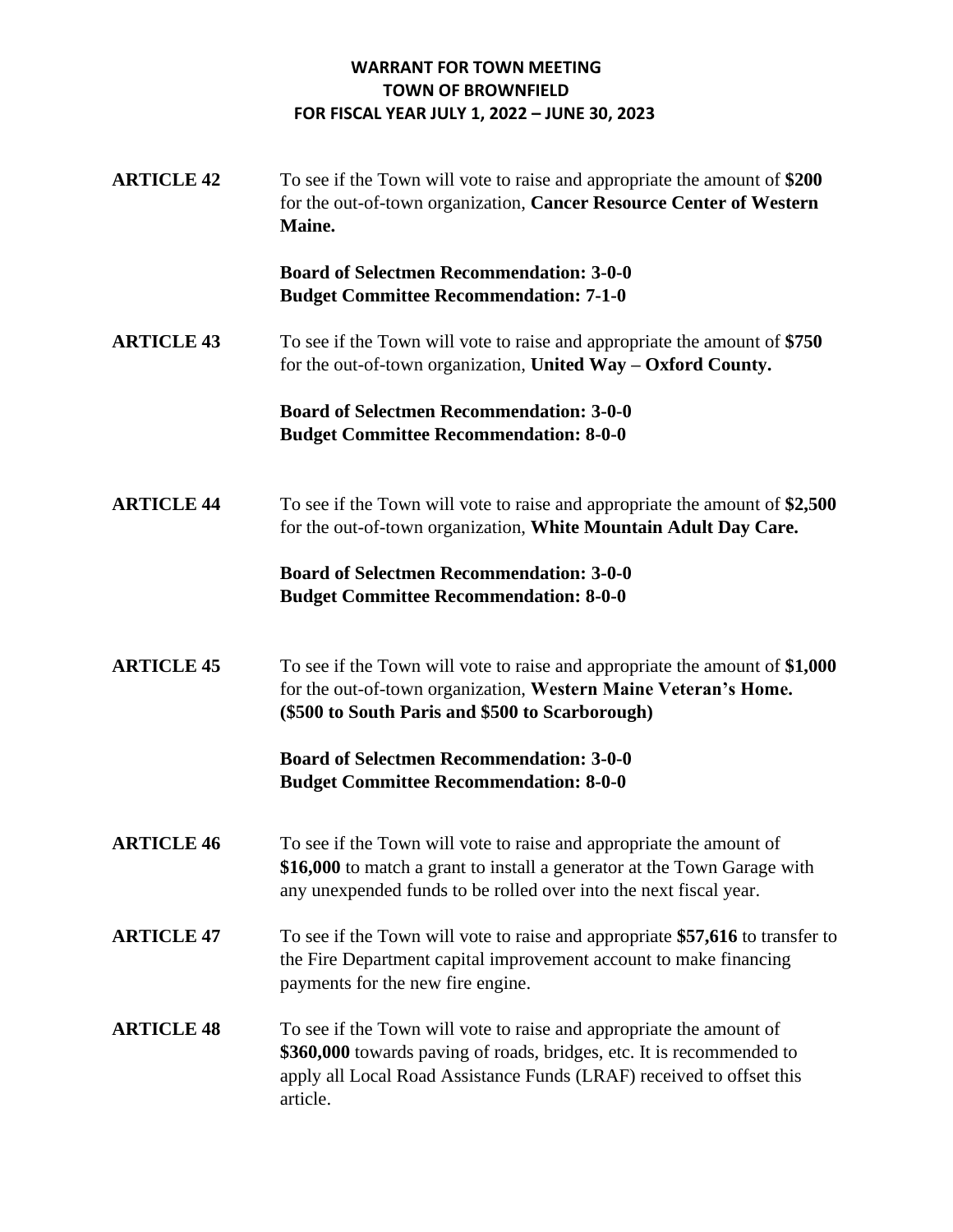# **Board of Selectmen Recommendation: 3-0-0 Budget Committee Recommendation: 8-0-0**

- **ARTICLE 49** To see if the Town will vote to appropriate up to **\$140,000** for gravel from the general fund to maintain gravel roads**.**
- **ARTICLE 50** To see if the Town will vote to raise and appropriate up to **\$30,000** to be divided into the three (3) **Capital Improvement Accounts.**
- **ARTICLE 51** To see if the Town will vote to raise and appropriate the amount of **\$12,000** to create, facilitate and expedite a Zoning Ordinance, with any unexpended funds to be rolled over into the next fiscal year.

# **Board of Selectmen Recommendation: 3-0-0 Budget Committee Recommendation: 7-1-0**

**ARTICLE 52** To see if the Town will vote to raise and appropriate **\$180,000** for the purchase of an excavator with a mower/mulcher and a trailer.

# **Board of Selectmen Recommendation: 3-0-0 Budget Committee Recommendation: 2-4-2**

- **ARTICLE 53** To see if the Town will vote to charge seven percent (7%) interest annually on taxes (and amounts owed to the Town) not paid by November 15, 2022 and May 15, 2023.
- **ARTICLE 54** To see if the Town will vote to set the interest rate paid by the Town on abated taxes at three percent (3%) for the fiscal year.
- **ARTICLE 55** To see if the Town will vote to hold its Annual Town Meeting on **Tuesday, June 13, 2023** and **Wednesday, June 14, 2023**.
- **ARTICLE 56** To see if the Town will vote to increase the levy limit established for the town by State law in the event that the municipal budget approved under the preceding articles results in a tax commitment greater than this property tax levy limit.

# **ARTICLE 57** To see if the Town will vote to raise and appropriate **\$2,500** for the Friends of Brownfield Recreation.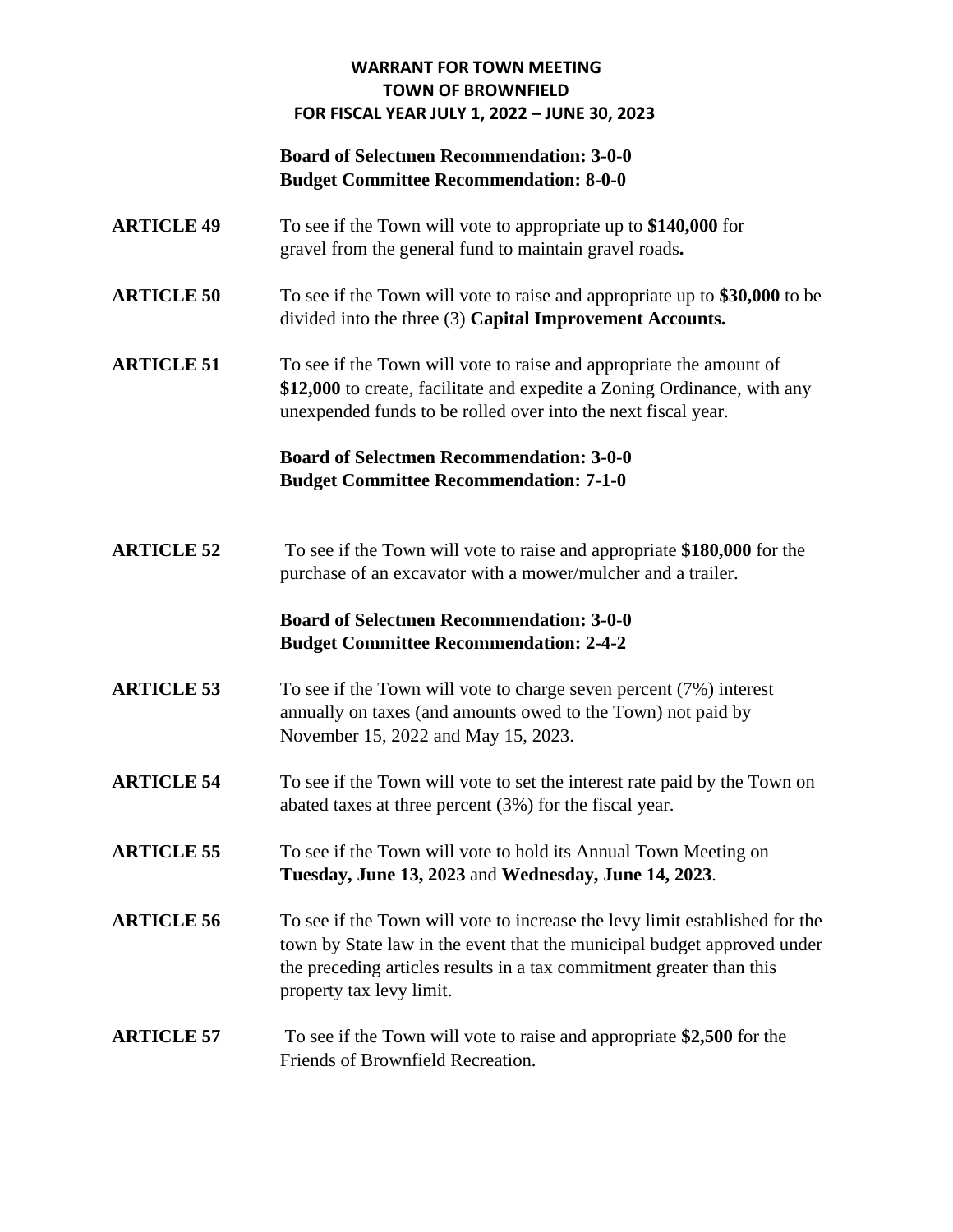- **ARTICLE 58** To see if the Town will vote to raise and appropriate **\$2,500** towards **Brownfield Old Home Day with any unexpended funds to be rolled over.**
- **ARTICLE 59** To see if the Town will vote to authorize the Board of Selectmen to accept and expend any grants and/or donations of money or property providing the donations or grants serve the best interest of the Town.
- **ARTICLE 60** To see if the Town will vote to authorize the Board of Selectmen on behalf of the Town, to sell and dispose of property acquired by tax process at public sale, except when being sold back to the former owner, or party who has succeeded to the title of the former owner, when a private sale may be utilized. "Public Sale" shall not mean "Public Auction" but shall mean a sale pursuant to such published notice in newspaper of general circulation within the Town as the Selectmen deem appropriate with notification of 30 days prior to the sale. The terms and conditions of any such sale shall be as the Selectmen deem advisable. In all cases, conveyance is to be made my municipal quitclaim deed.
- **ARTICLE 61** To see if the Town will transfer up to \$325,000 from the General Fund/Surplus to offset the tax rate.
- **ARTICLE 62** To see if the Town will vote to amend the **Town of Brownfield Shoreland Zoning Ordinance** as was presented at the Public Hearing on March 8, 2022.

# **C. Permit Application**

**(1)** Every applicant for a permit shall submit a written application, including a scaled site plan, on a form provided by the municipality, to the appropriate official as indicated in Section 14 **and preconstruction photographs and, no later than 20 days after completion of the development, post construction photographs of the shoreline vegetation and development site.** 

**ARTICLE 63** To see if the Town will vote to amend the **Town of Brownfield Land Use Ordinance** as was presented at the Public Hearing on April 26, 2022.

> **4.6 Occupied travel trailer campers and recreational vehicles containing living units are permitted only on a temporary basis for not more than four months in any twelve-month period.**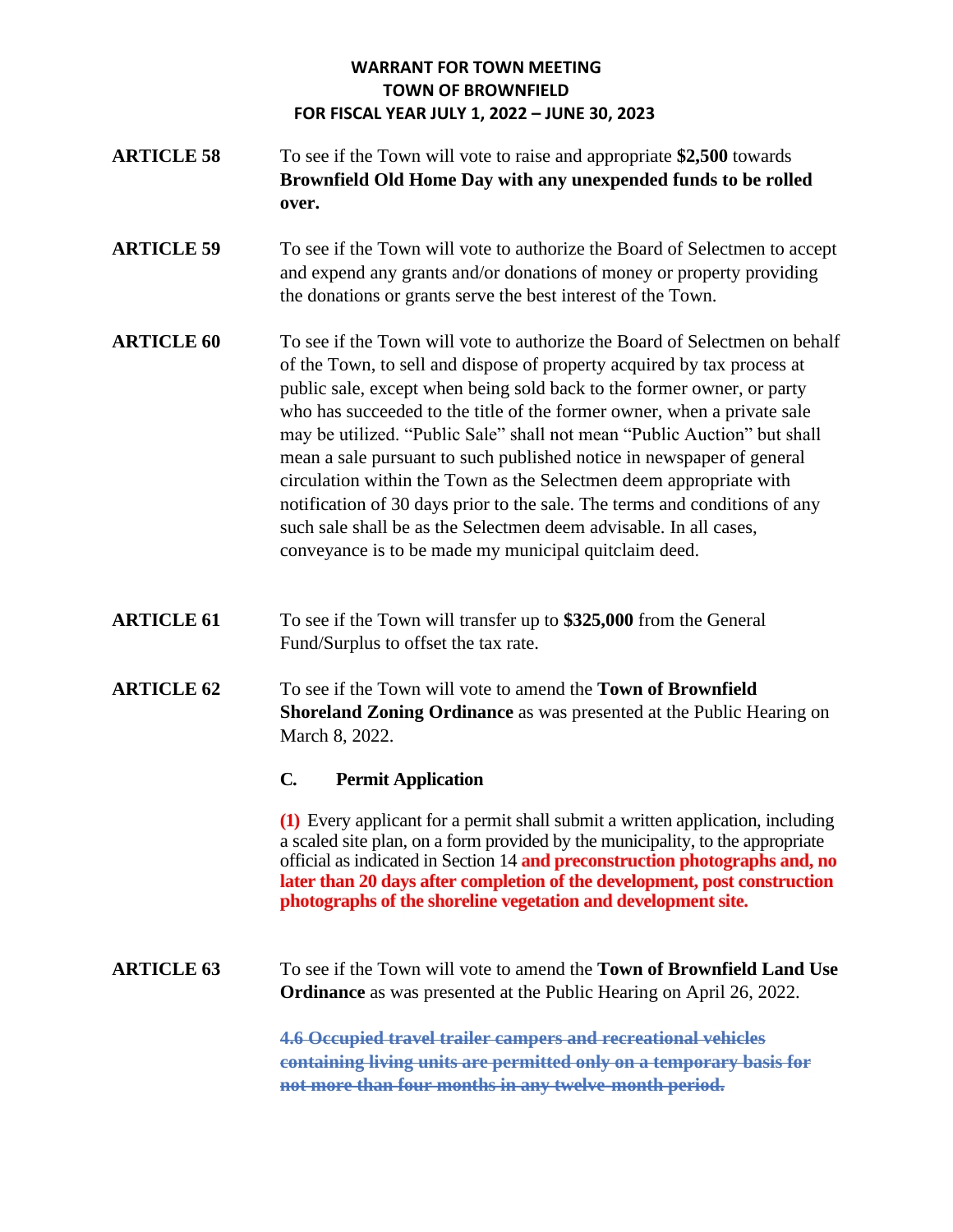#### Proposed Revision

No camper, RV or travel trailer may be placed on any lot in the Town of Brownfield unless **it** has an approved **s**eptic system on the site to handle waste from the unit and must have a potable water supply for each unit except when it is located within a licensed campground or used for the purpose of seasonal storage. The water supply must be tested by a state licensed laboratory for human consumption. The unit shall be placed on a conforming lot as found in the Town of Brownfield's Land Use Ordinance or the Town of Brownfield's Shoreland Zoning Ordinance.

• No composting toilets or pit privies are allowed unless approved by a Maine licensed soil engineer and the Town of Brownfield's local plumbing inspector.

• No camper, RV or travel trailer may be lived in or used for a dwelling unit from November  $30<sup>th</sup>$  to April  $15<sup>th</sup>$  of each calendar year. The unit must be vacated, winterized, or removed from the lot no later than one week after November 30<sup>th</sup> of each calendar year.

• Only the owner of the lot or land may occupy any given camper, RV or travel trailer that is located on the owner's lot. One guest camper may be allowed but only for 30 days in a calendar year.

If the time restrictions cannot be strictly adhered to, then a written approval from the CEO may be granted with a specific length of time given.

• For the purposes of this ordinance or any other applicable ordinance in the Town of Brownfield, a camper, RV or travel trailer shall not be classified as a dwelling unit and must adhere to minimum lot size requirements. Any state and local laws that apply such as building or life safety codes shall be used in the enforcement of this ordinance.

# **ARTICLE 64** Shall an ordinance entitled **Town of Brownfield Short-Term Rental Ordinance (April 26, 2022)** be enacted?

#### **Section 1. Authority; Purpose**

This Ordinance is adopted pursuant to the Town of Brownfield's home rule authority established in Article VIII, Part Second of the Maine Constitution and in 30-A M.R.S. § 3001.

The purpose of this Ordinance is to balance the desire of property owners to rent their properties to short term tenants and the desire of residents to preserve the peaceful quiet enjoyment of their residences and residential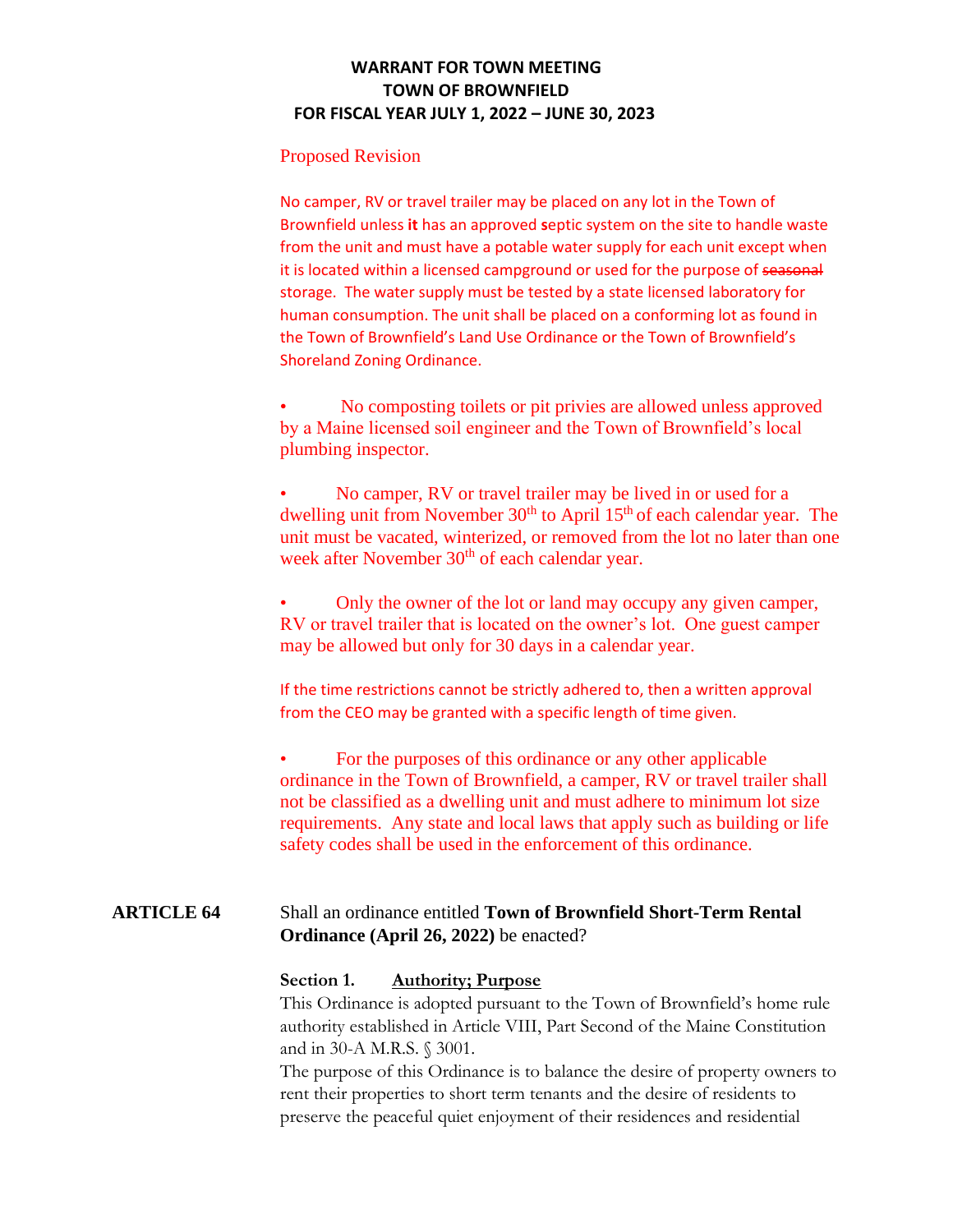neighborhoods and to ensure the health, welfare, and safety of occupants of short-term rentals.

#### **Section 2. Definitions**

As used in this Ordinance, the terms below shall be defined as indicated. All terms not defined below shall be afforded their customary dictionary definition.

**Advertising:** any form of communication for marketing that is used to encourage, persuade or manipulate viewers, readers, or listeners into contracting for goods and/or services as may be viewed through various media, including, but not limited to, newspapers, magazines, flyers, handbills, television commercials, radio, signage, direct mail, websites, text messages, or mobile applications.

**Bedroom/Sleeping Area**: an individual room providing sleeping areas for guests of a short-term rental. In order to be eligible to provide sleeping areas for short-term rental guests in the Licensed Premises, a bedroom must meet all additional dimensional standards specified in Section 5(B) of this Ordinance.

**Dwelling:** Any building that contains one or two dwelling units used, intended or designed to be built, used, rented, leased, let or hired out to be occupied or that are occupied for living purposes.

**Dwelling unit**: a single unit providing complete independent living facilities for one or more persons, including permanent provisions for living, sleeping, eating, cooking and sanitation.

**License period**: the period of one (1) calendar year, beginning on the date that the Planning Board votes to approve a short-term rental license, and all applications, permits and fees have been fulfilled. Unless renewed by the Planning Board, a short-term rental permit expires at the end of the license period.

**Licensed premises**: a dwelling that has received a short-term rental license from the Planning Board consistent with the provisions of this Ordinance. **Owner**: a natural person or revocable trust that is the owner of record of real property as documented by deed or other document evidencing ownership recorded at the Oxford County Registry of Deeds.

**Short-term rental**: the use, control, management, or operation of a dwelling unit, in whole or in part, for dwelling, sleeping or lodging purposes by shortterm rental guests, as defined in this Ordinance, for compensation, directly or indirectly, where the tenancy of such short-term rental guests lasts for fewer than thirty (30) consecutive days. For the avoidance of doubt, the term "short-term rental" includes, but is not necessarily limited to,

accommodations offered to guests in conjunction with a wedding or other event, even if such wedding or event is not occurring on the licensed premises, and regardless of whether or not a separate fee is charged for said short-term rental above and beyond any fee charged for use of said wedding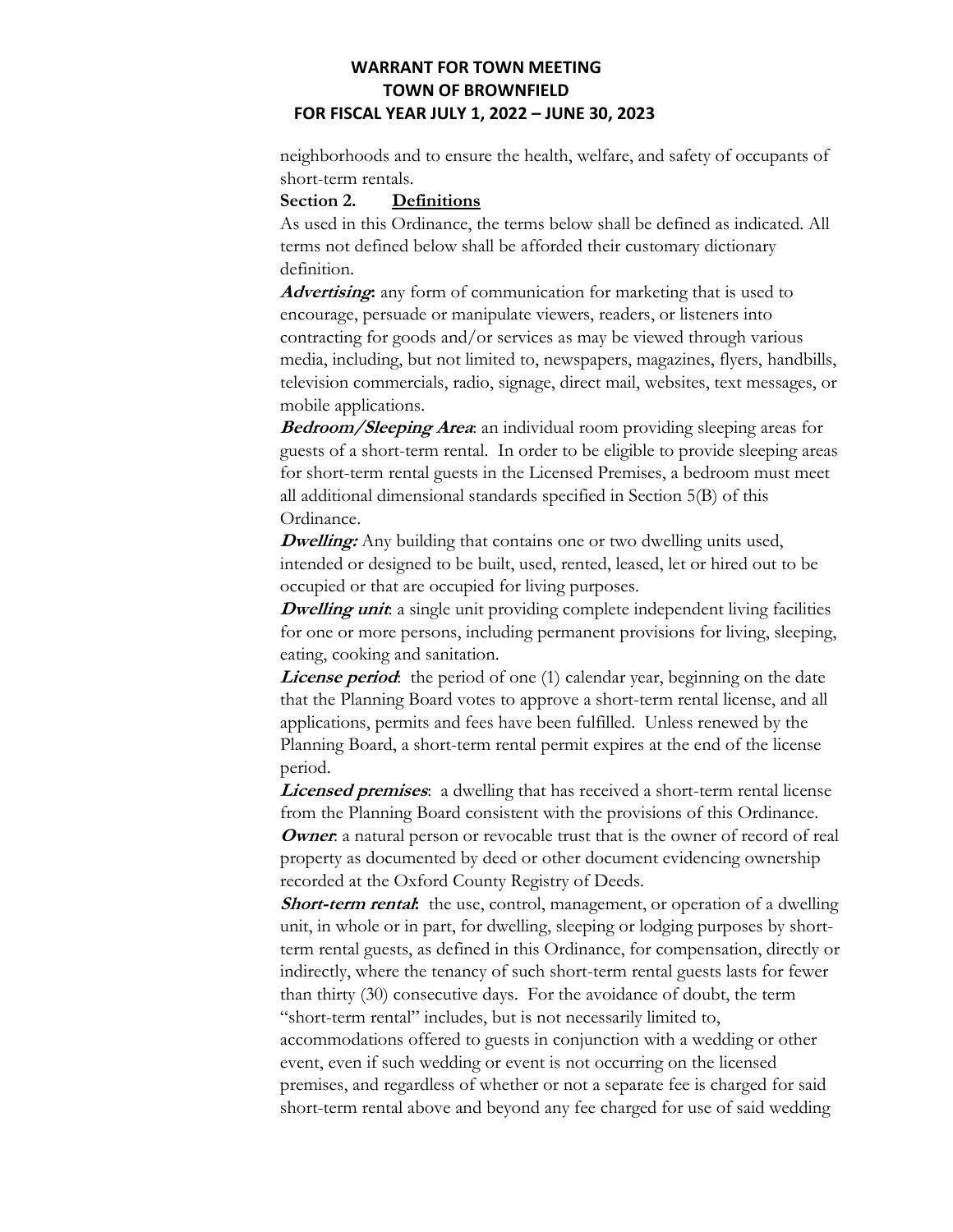or event venue. A "short-term rental" does not include a bed and breakfast or other establishment that has received and maintains a license from the State of Maine to operate as a "lodging place," as defined in 22 M.R.S. § 2429(7-F), as amended, and as more particularly specified in 22 M.R.S. § 2492 and 144 C.M.R. ch. 206.

**Short-term rental guest**: any person who rents, licenses, occupies, or has the right to occupy a dwelling unit, in whole or in part, for fewer than 30 consecutive days. Such definition is to be interpreted broadly, to prohibit subleases, occupancies, or assignments designed to circumvent the purposes of this Ordinance.

#### **Section 3. Permitted Short-Term Rentals; All Others Prohibited.**

No short-term rental may be advertised for rent, held out as being available for rent, or otherwise rented to a short-term rental guest, unless said short-term rental is:

**A.** contained within the Town of Brownfield, Maine. Under no circumstances may a short-term rental be located within an object or structure that does not comply with current Maine building codes and including but not limited to a vehicle, recreational vehicle, camper van, trailer, or tent;

**B.** rented as a hosted short-term rental as that term is defined in Section 2 of this Ordinance;

**C.** rented only after receiving a short-term rental license from the Planning Board; and

**D.** rented in a manner consistent and compliant with all provisions of said license and all performance standards contained in Section 5 of this Ordinance.

#### **Section 4. Short-Term Rental License Required.**

No short-term rental may be advertised for rent, held out as being available for rent, or otherwise rented to a short-term rental guest, without first obtaining a short term rental license from the Planning Board, and all other requirements of this ordinance which then may only be granted in a manner consistent with this Section.

**A. Application Required.** Applications for short-term rental licenses shall be submitted to the Planning Board Secretary on a form provided by the Town. All attachments that are required for this application must be presented in an organized manner that is accurately labeled and indexed. At a minimum, this form shall require the applicant to provide the following information:

**i.** Owner contact information. Legibly list the owner's name, mailing address, email address, and day and evening telephone numbers. If the owner is a revocable trust, the names and other relevant contact information of all trust beneficiaries must be provided. When this contact information changes, the owner must notify the Planning Board and the CEO within 14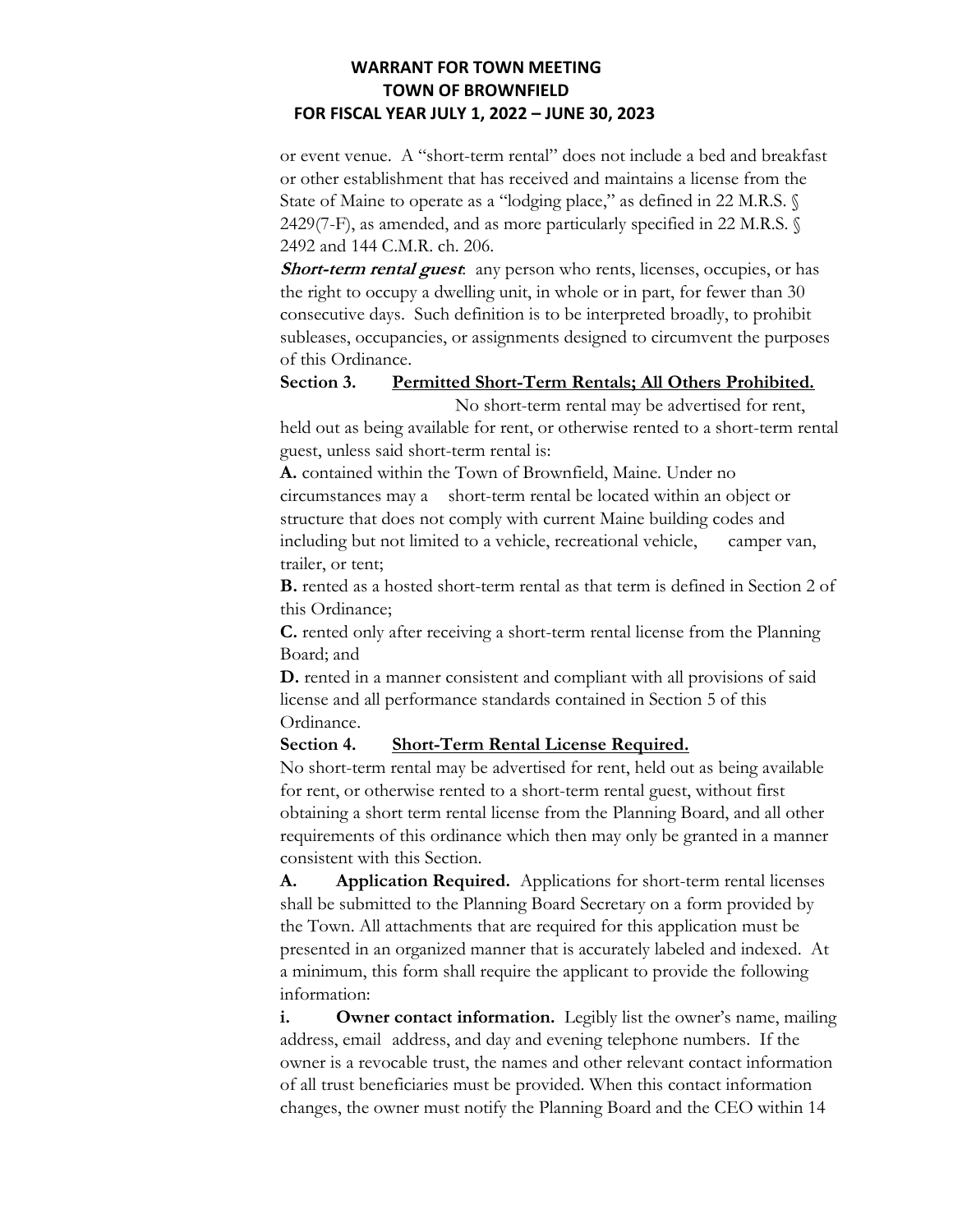days. Failure to do so is a violation of this ordinance. This information will be available to all owners of abutting and adjacent properties.

**ii. Emergency contact information**. The owner must also provide the name, mailing address, email address, and day and evening telephone numbers of two individuals, who shall be available to respond to and act upon any emergencies that may occur at the short-term rental during the tenancy of any short-term rental guest. For the avoidance of doubt, the designation of an emergency contact does not obviate any primary residence or other requirement of this Ordinance. When this contact information changes, the owner must notify the Planning Board and the CEO within 14 days. Failure to do so is a violation of this ordinance. This information will be available to all owners of abutting and adjacent properties.

**iii. Location information**. The street address and map/lot number of the proposed short-term rental must be provided. If the proposed shortterm rental is not located on the same parcel of property as the owner's primary residence then the street address and map/lot number of this parcel of property must also be provided. If the property is not located on a public road, the form shall include directions to the property from the nearest public road.

**iv. Availability**. The permit application form shall include when, during the calendar year, the short-term rental will be available for rent.

**v**. **Proof of Insurance**. The Owner must provide a certificate of insurance that expressly acknowledges that the licensed premises may be used as a short-term rental and evidencing both property insurance and general liability insurance appropriate to cover the rental use in the aggregate of not less than \$1 million, or proof that the owner will conduct rental transactions through a hosting platform that provides equal or greater coverage.

**vi.** All additional information needed to demonstrate compliance with the performance standards listed in Section 5 of this Ordinance.

**vii.** A non-refundable application fee in the amounts listed below which represents the costs to the Town of administering this Ordinance. However, if re-inspections are required, there will be an additional fee of \$100.00 for each re-inspection if the first inspection fails. The fees are as follows:

- Tier One consisting of 1 through 3 guests  $= $150.00$
- Tier Two consisting of 4-6 guests  $=$  \$225.00
- Tier Three consisting of 7 or more guests  $=$  \$300.00

**ix.** A Certificate of Occupancy from the Town is required.

**B. Completeness Review**. Following receipt of a short-term rental application, the Planning Board shall place consideration of the application on the next Planning Board meeting agenda. At that meeting, the Planning Board shall determine whether the applicant has submitted all information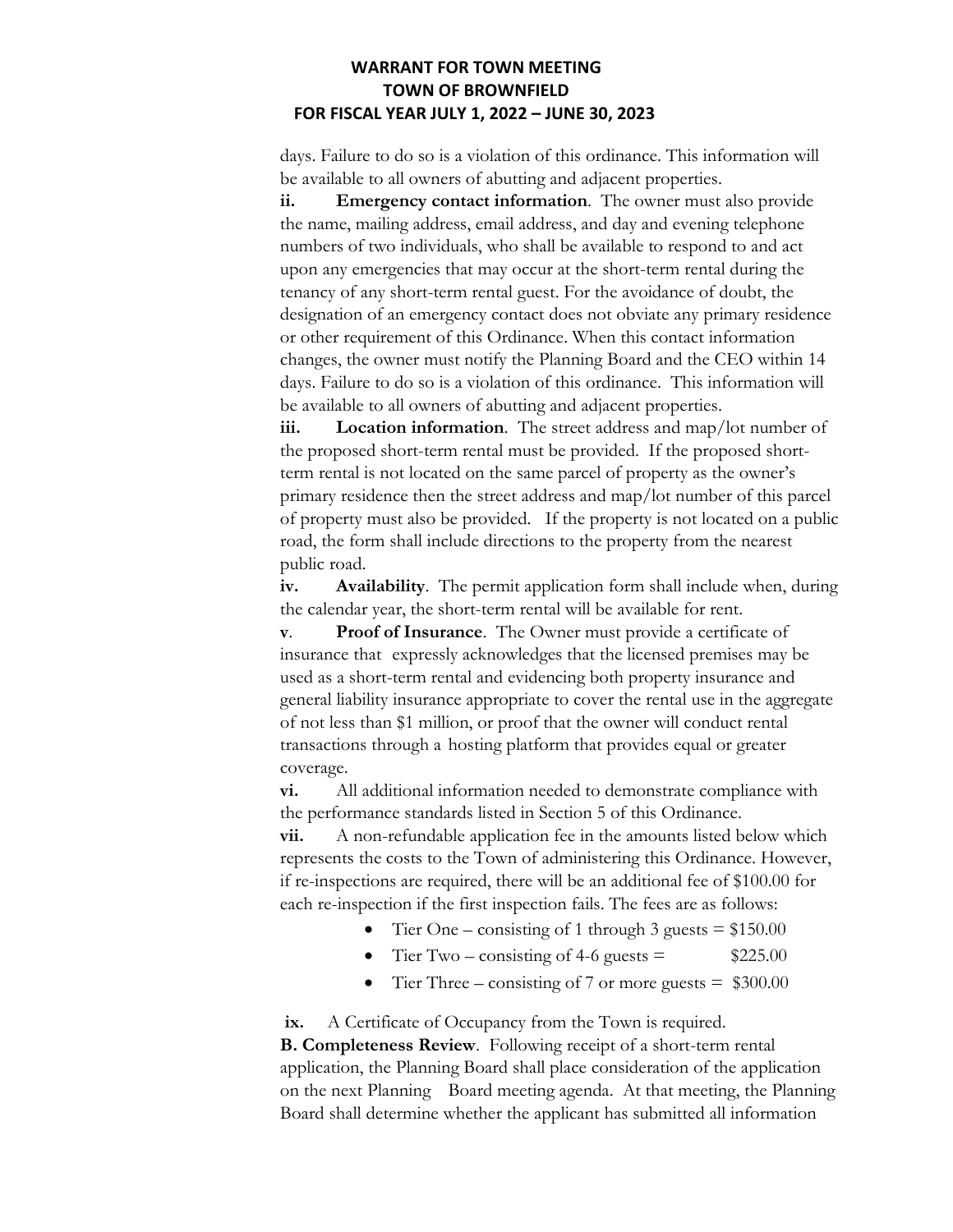required by Section 4(A) of this Ordinance. If the Board determines that the applicant has provided all required information, the Planning Board shall schedule a public hearing consistent with Section 4(C) of this Ordinance. If, however, the Planning Board determines that the applicant has failed to provide all required information, the Planning Board shall provide the applicant with fourteen (14) calendar days to submit all such information to the Planning Board. The Planning Board may extend this deadline upon a finding of good cause documented by the applicant. Failure of an applicant to provide the required information within this timeframe, as may be extended by the Planning, so shall constitute an automatic withdrawal of the application.

**C. Planning Board Deliberations**. Following the completion of the public hearing, the Planning Board shall deliberate and consider whether or not the short-term rental application submitted by the applicant is compliant with all provisions of this Ordinance, and all additional requirements imposed by ordinance or state or federal law. In reaching this conclusion, the Planning Board may only consider evidence, both written and oral, submitted by the applicant or members of the public during the public hearing. The Planning Board shall prepare detailed findings of fact and conclusions of law. A written notice of decision, which shall constitute a short-term rental license, shall be prepared and disseminated to the applicant within fourteen (14) days of the date of Planning Board's vote.

**D. License Period; Renewal.** A short-term rental license is valid for a period of one (1) calendar year from the date of the Planning Board vote approving the short-term rental application. Licensees must submit new short-term rental applications, consistent with the terms of this Ordinance, each year. Renewal short-term rental licenses must be obtained from the Planning Board prior to the expiration of the license period, in order to avoid enforcement action being taken against the owner. Applications for renewal must be submitted thirty (30) calendar days prior to the expiration date, along with the renewal fees as established by Section  $4(A)(vi)$  of this Ordinance. However, if re-inspections are required because the first inspection failed, there will be an additional fee of \$100.00 for each re-inspection.

**E. Licenses Non-Transferable**. Short-term rental licenses received under this Ordinance are not transferable to a new owner of the licensed premises. Any change in the ownership of the licensed premises shall require the issuance of a new short-term rental permit by the Planning Board before use of the licensed premises as a short-term rental may continue.

**Section 5. Performance Standards; Conditions of Approval**

The Planning Board shall not grant a short-term rental permit, unless it has found that the applicant has proven that their short-term rental license application complies with the performance standards contained in this section. If a short-term rental permit is granted, these performance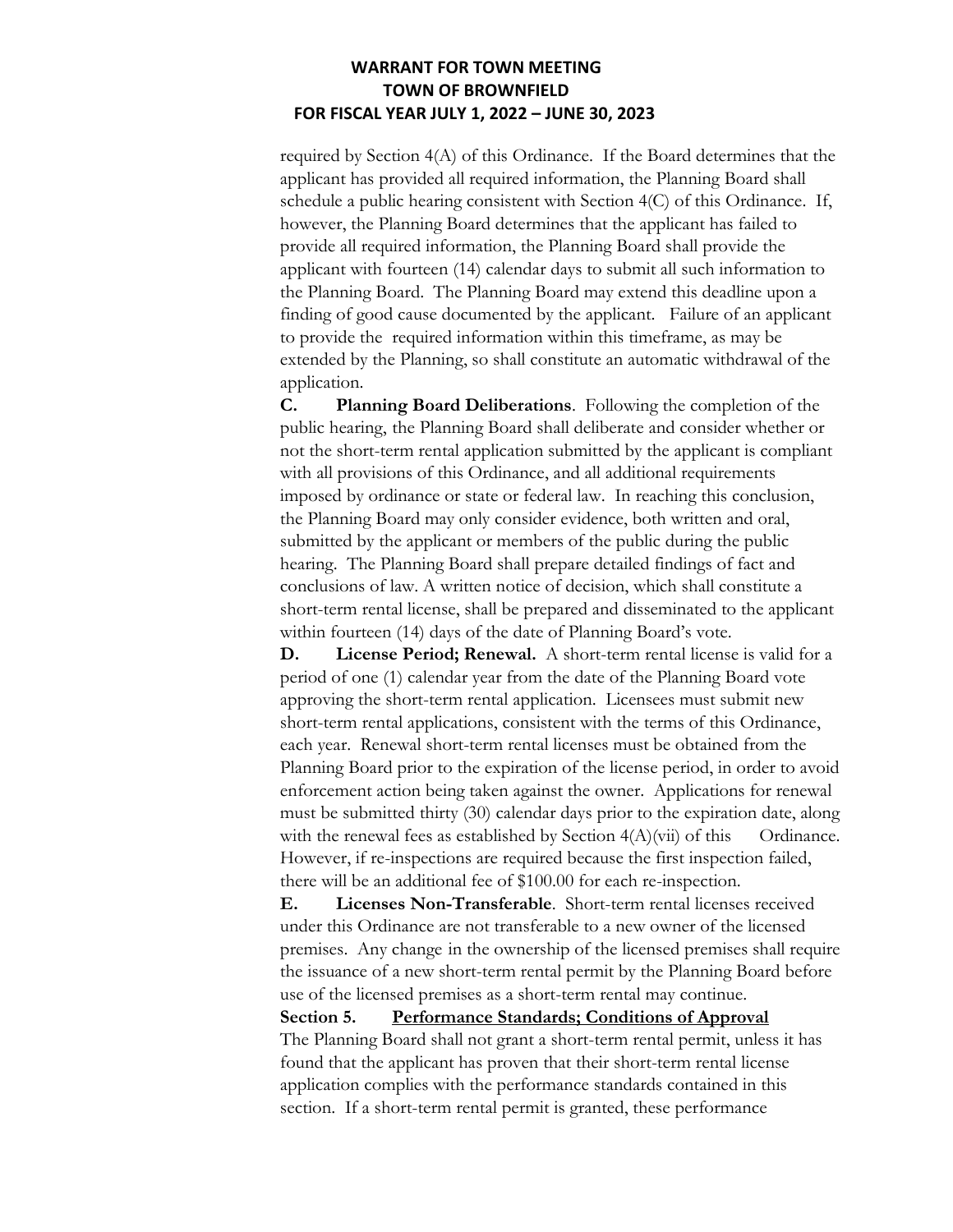standards shall become conditions of approval of the permit. Any failure of the Owner to remain compliant with these performance standards during the license term shall be grounds for the issuance of a notice of violation and/or a notice of revocation pursuant to Section 6 of this Ordinance.

**A**. **Noise**. No noise may be generated from a short-term rental that is in excess of 60 dB as measured from any property line of the licensed premises.

**B**. **Occupancy Limits; Bedroom Dimensional Requirements**. The maximum tenant capacity of a short-term rental is as follows: one (1) tenant for each bedroom of at least seventy (70) square feet in area, and 50 additional square feet for each additional tenant in any sleeping area. In order to be eligible to be counted towards these occupancy limits, a bedroom must, in addition to meeting the area requirements listed above: (i) have a ceiling of at least seven (7) feet in height for no less than 50% of the square footage of the bedroom and under no circumstances may have a ceiling height lower than five (5) feet at any point. Bedrooms must also meet all applicable requirements contained within the Town's and the State's fire and life safety codes including those for egress.

**C. No Disorderly Building**. The licensed premises shall not be determined to be a "disorderly building" as that term is defined in the Town of Brownfield Ordinance to Control Disorderly Buildings. Should a licensed premises be deemed to be a "disorderly building" consistent with that Ordinance, the Code Enforcement Officer shall immediately issue a notice of revocation to the owner, consistent with Section 6(B) of this Ordinance.

**D**. **Code Compliance**. The licensed premises must, without limitation, comply with all applicable state and local building, plumbing, property maintenance, life safety, and subsurface wastewater codes and rules, including but not limited to the following building safety requirements: (i): *Smoke Alarms*: A smoke alarm is required in each bedroom. A smoke alarm is also required outside of each bedroom and in the immediate vicinity. A smoke alarm is also required to be on each story of the residence, including basements and habitable attics. The alarms shall be interconnected as much as reasonably possible.

(ii): *Carbon Monoxide Alarms*: If the house has an attached garage or a fuel fired appliance, a carbon monoxide alarm shall be installed outside each bedroom and in the immediate vicinity.

(iii): *Portable Fire Extinguishers*: At least one (1) portable fire extinguisher shall be mounted in a prominent location.

(iv): *Fuel Gas Detectors*: Fuel gas detectors must be installed in a manner consistent with 25 M.R.S. § 2469, as may be amended.

Prior to the initial issuance or renewal of any short-term rental license pursuant to this Ordinance (including any renewal thereof), the licensed premises must be inspected by the Town's Code Enforcement Officer and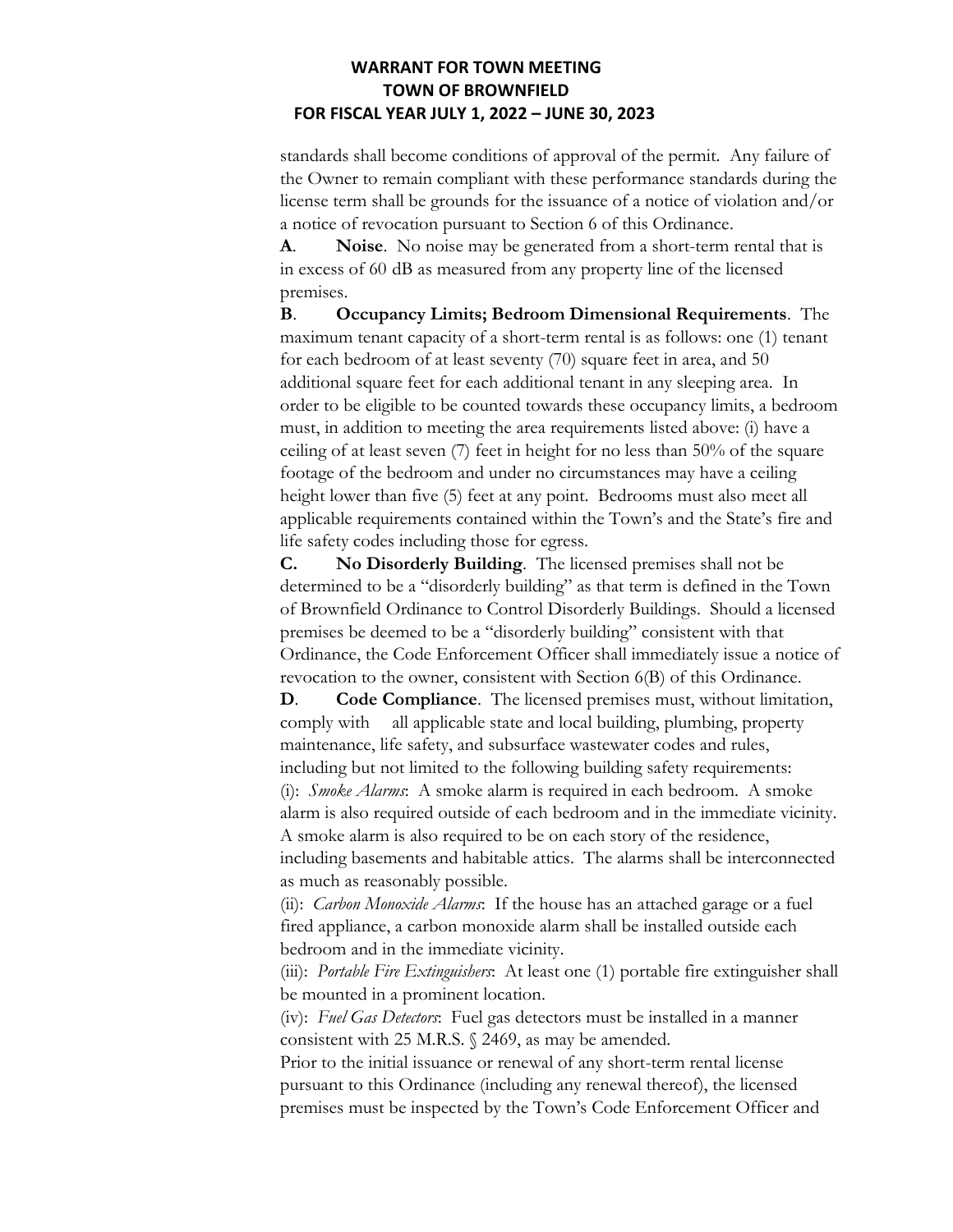Fire Chief, or their designees, and deemed to be in compliance with all applicable codes and all applicable portions of this Ordinance.

**E. Building Evacuation Plan**. A building evacuation plan shall be prominently posted at every entrance, exit, sleeping area and public meeting room in the short-term rental property during the license period. This plan will include wording directing the tenants to call 911 for any emergency and all pertinent information for all emergency contacts.

**F**. **No Revocation**. A short-term rental owner whose short-term rental permit was revoked in accordance with Section 6 of this Ordinance is ineligible to receive a short-term rental permit for a period of one (1) calendar year from the date of said revocation.

**G**. **No Serving Of Food.** No food shall be prepared for, or served to short-term rental guests by an owner in a manner that would require an eating establishment licensed under State law.

**H**. **No Large Gatherings**. No parties, conferences, family reunions, weddings, fundraisers, or similar gatherings that involve more than the maximum allowable number of short-term rental guests under this Ordinance may occur at a licensed short-term rental.

**I**. **Adequate Sanitary Waste Disposal**. The applicant shall submit information demonstrating that adequate sanitary waste disposal is available in compliance with State of Maine Subsurface Wastewater Regulations.

#### **Section 6. Notices of Violation; Revocation of Permit**

**A. Notice of Violation**. After a license has been issued and upon determining that an owner is in violation of any provision of this Ordinance, the Code Enforcement Officer shall notify said owner of said violation in writing, and shall provide the owner with fourteen (14) calendar days to correct the violation. If the owner encounters extenuating circumstances that prevent the correction of any violations, the owner may confer with the authorities having jurisdiction to determine whether they will grant an extension of time to correct those violations. The authorities having jurisdiction have the sole authority to grant an extension. However, that if the licensed premises is deemed to be a disorderly building by the Select Board, consistent with the Town of Brownfield Ordinance to Control Disorderly Buildings then the Code Enforcement Officer shall immediately issue a notice of revocation to the owner consistent with Section 6(B) of this Ordinance.

**B.** Notice of Revocation. If, following the passage of fourteen (14) calendar days from the date of issuance of a notice of violation, or at the conclusion of a extension of time that had been granted by the authorities having jurisdiction, the Code Enforcement Officer re-inspects the short-term rental and deems the same to not be in compliance with this Ordinance, or if at any point in time the Code Enforcement Officer determines that grounds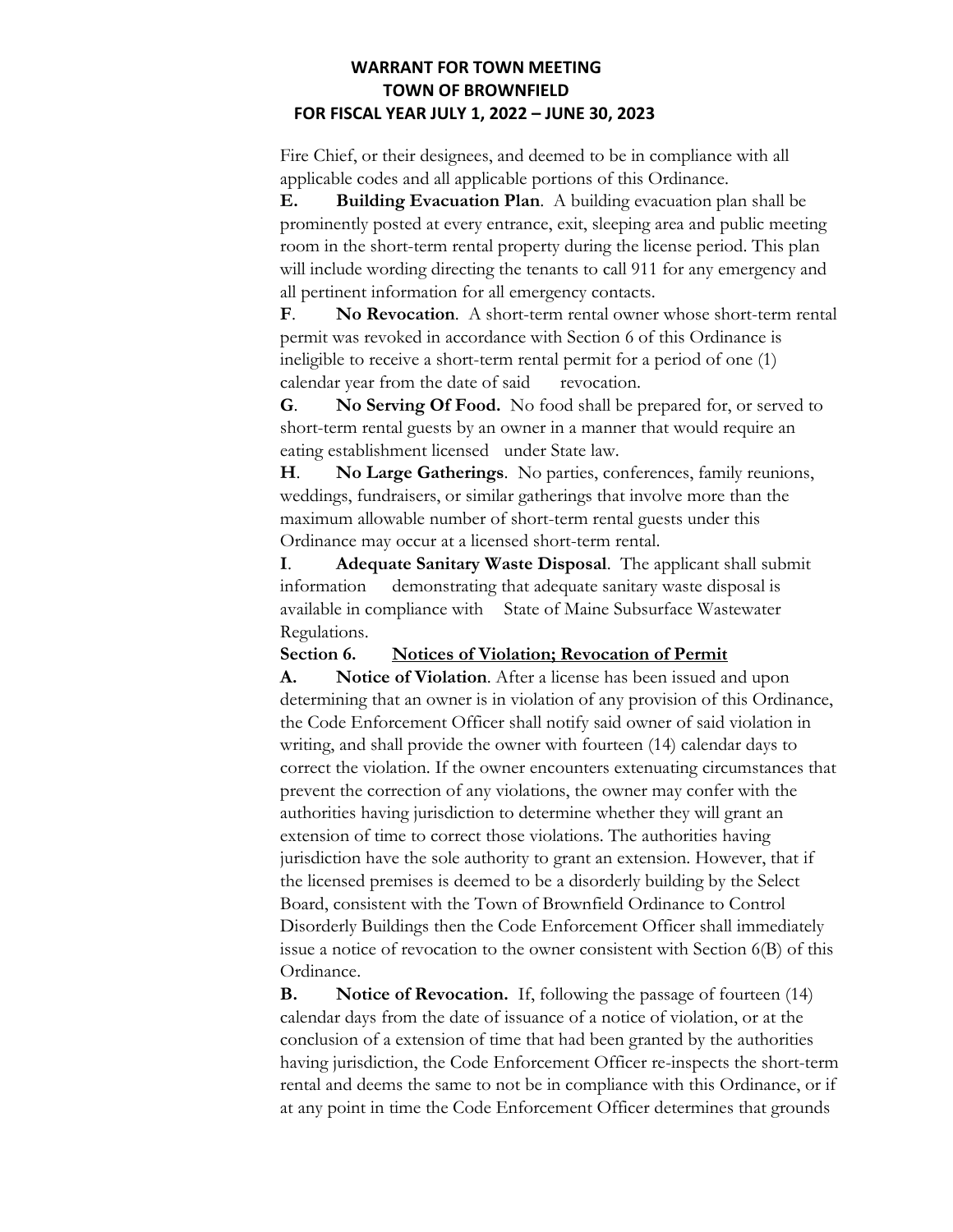to issue a second notice of violation to the same owner are appropriate, the Code Enforcement Officer shall issue a notice of revocation to the owner. Upon receipt, further operation of the short-term rental at the licensed premises is expressly prohibited. Further licensure of the licensed premises as a short-term rental is also prohibited for a period of one (1) calendar year from the date of the notice of revocation.

#### **Section 7. Appeals**

Any appeal of a decision of the Planning Board to grant or deny a short-term rental permit application, or the issuance of any Notice of Violation or Revocation by the Code Enforcement Officer, shall be to the Town of Brownfield Board of Appeals within **30 days** of the date of the vote/issuance.

The Board of Appeals shall conduct a *de novo* hearing in which it will hear evidence on the application and make its own findings of fact and conclusions of law on the issue of whether the short-term rental application, or existing short-term rental is in compliance with the terms of this Ordinance. Any appeal of a decision of the Board of Appeals shall be to Superior Court, in accordance with 30-A M.R.S. § 2691(2)(G) and Rule 80B of the Maine Rules of Civil Procedure.

#### **Section 8. Enforcement and Penalties**

The advertisement, rental, or other operation of a short-term rental without a permit issued by the Town of Brownfield Planning Board, or the operation of a short-term rental in violation of any of the terms of this Ordinance, shall be a violation of this Ordinance. However, a current owner who is renting their dwelling as an STR will be allowed an advertising/rental grace period of 90 days while their permit application is being processed provided the owner submits their STR license application within 60 days from the date the STR Ordinance is adopted by majority vote at a duly called Town Meeting. Violations of this Ordinance shall be subject to a minimum fine of \$100.00 per day and a maximum fine of \$2,500.00 per day, pursuant to 30-A M.R.S. § 4452. Each day that a violation remains constitutes a separate violation. Payment of all fines is the obligation of the property owner. The Select Board, or its authorized agent, is authorized to initiate legal proceedings in Maine District Court to enjoin the advertisement, rental, or operation of short-term rental, as applicable. If the Town is the prevailing party in such proceedings, the Town shall be entitled to recover its costs of enforcement, including its attorney's fees.

#### **Section 9. Construction; Severability**

The provisions of this Ordinance shall be liberally construed and applied to promote its underlying purposes, as contained in Section 1 of this Ordinance. The provisions of this Ordinance are severable, and if any provision shall be declared to be invalid or void, the remaining provisions shall not be affected and shall remain in full force and effect.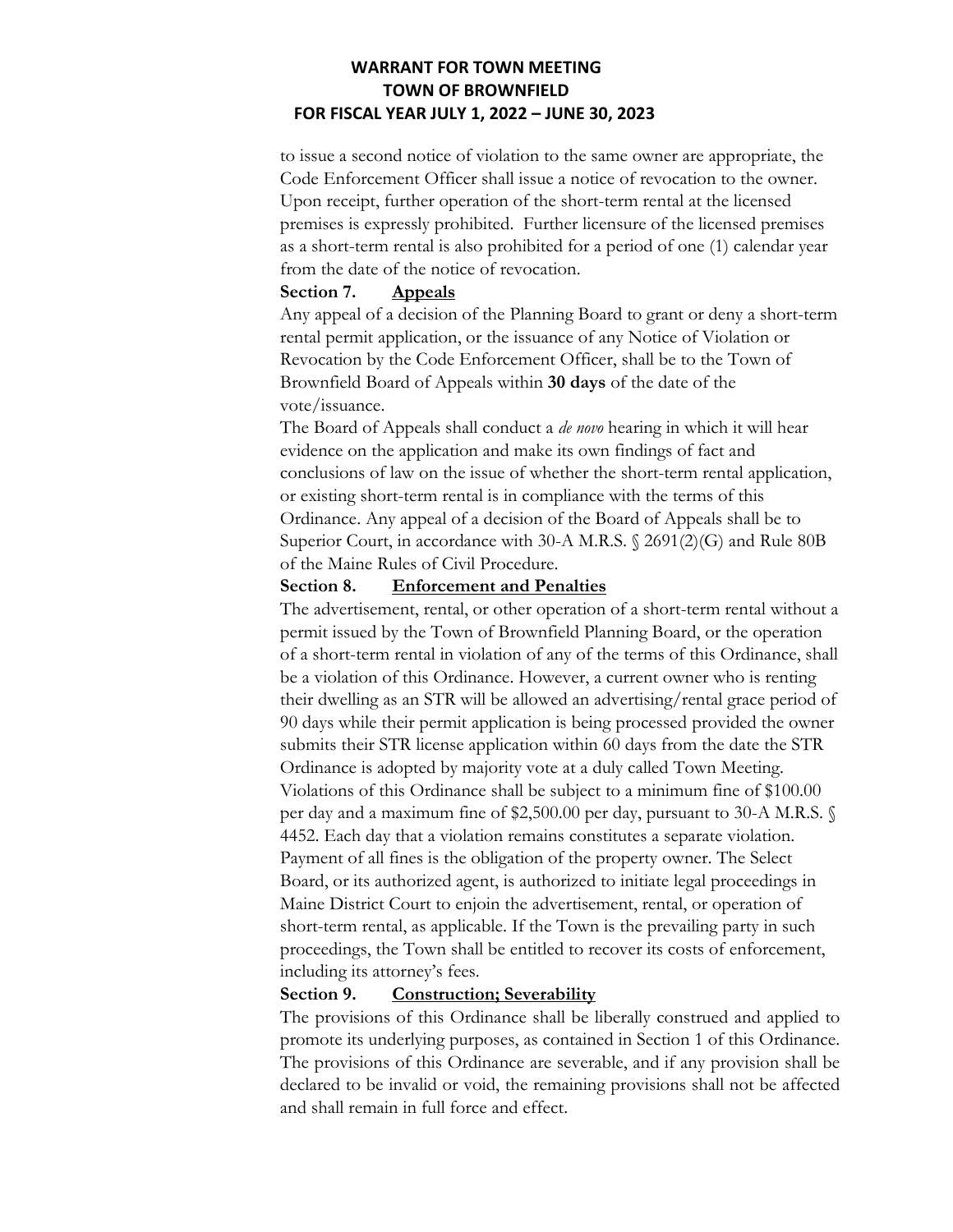#### **Section 10. Other Laws**

In the event of a conflict between the provisions of this Ordinance and the provisions of said Act or any other applicable state or local law or regulation, the more restrictive provision shall control

# **Section 11. Effective Date**

The effective date of this Ordinance, and the licensing requirements thereunder, shall be the date of adoption by majority vote at a duly called Town Meeting.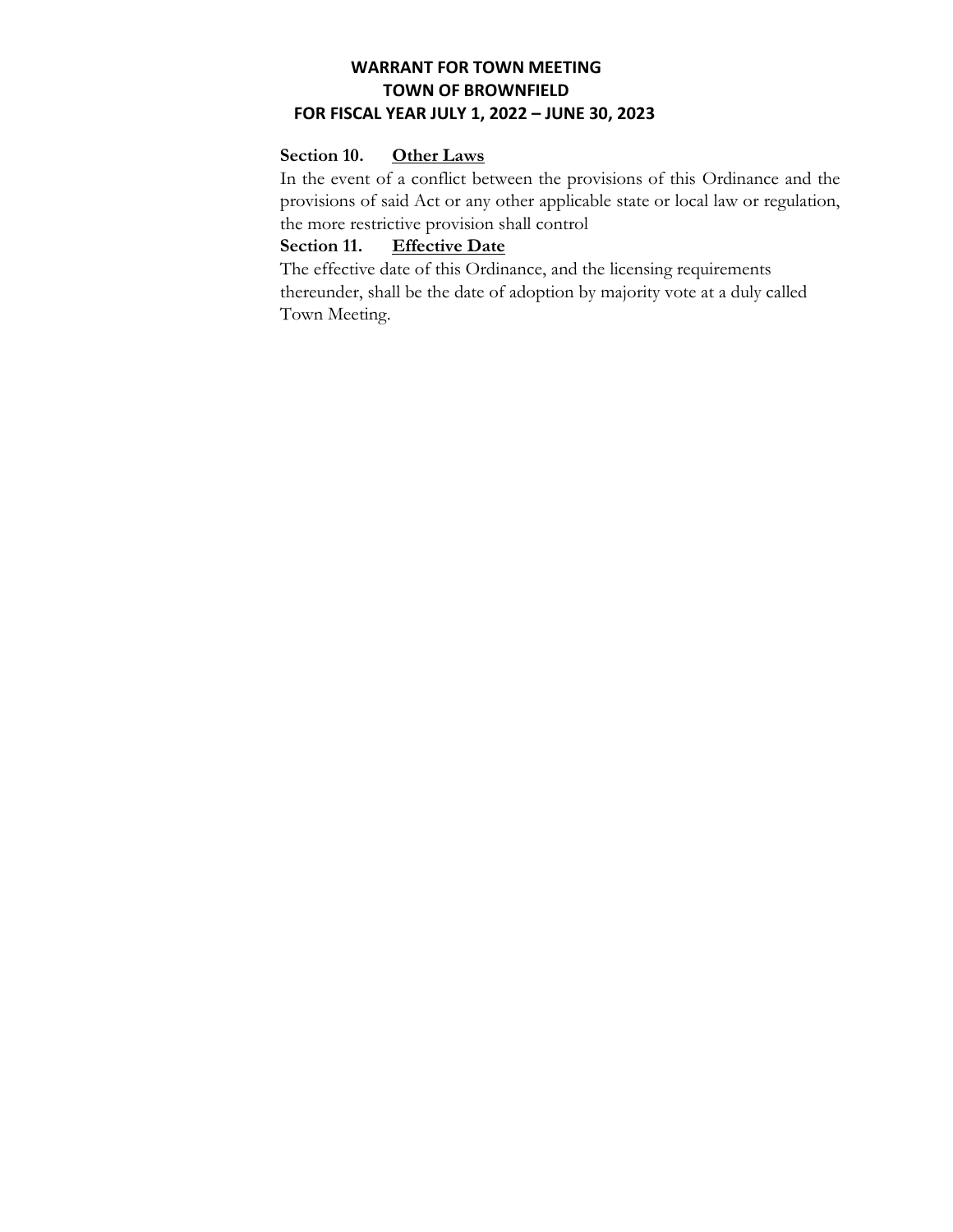As a point of reference, last year, 267 votes were cast on June 9<sup>th</sup>, Election of Officers, and 98 votes were cast on June  $10<sup>th</sup>$ , Open Town Meeting.

The Town of Brownfield, Maine:

Signed by:

William Flynn **Chair, Board of Selectmen** 

Signed by:

Ricky Emery **Selectmen** 

Signed by:

Richard Norcross **Selectmen** 

A true copy, Attest:

Signed by:

Michelle L. Day **Town Clerk**